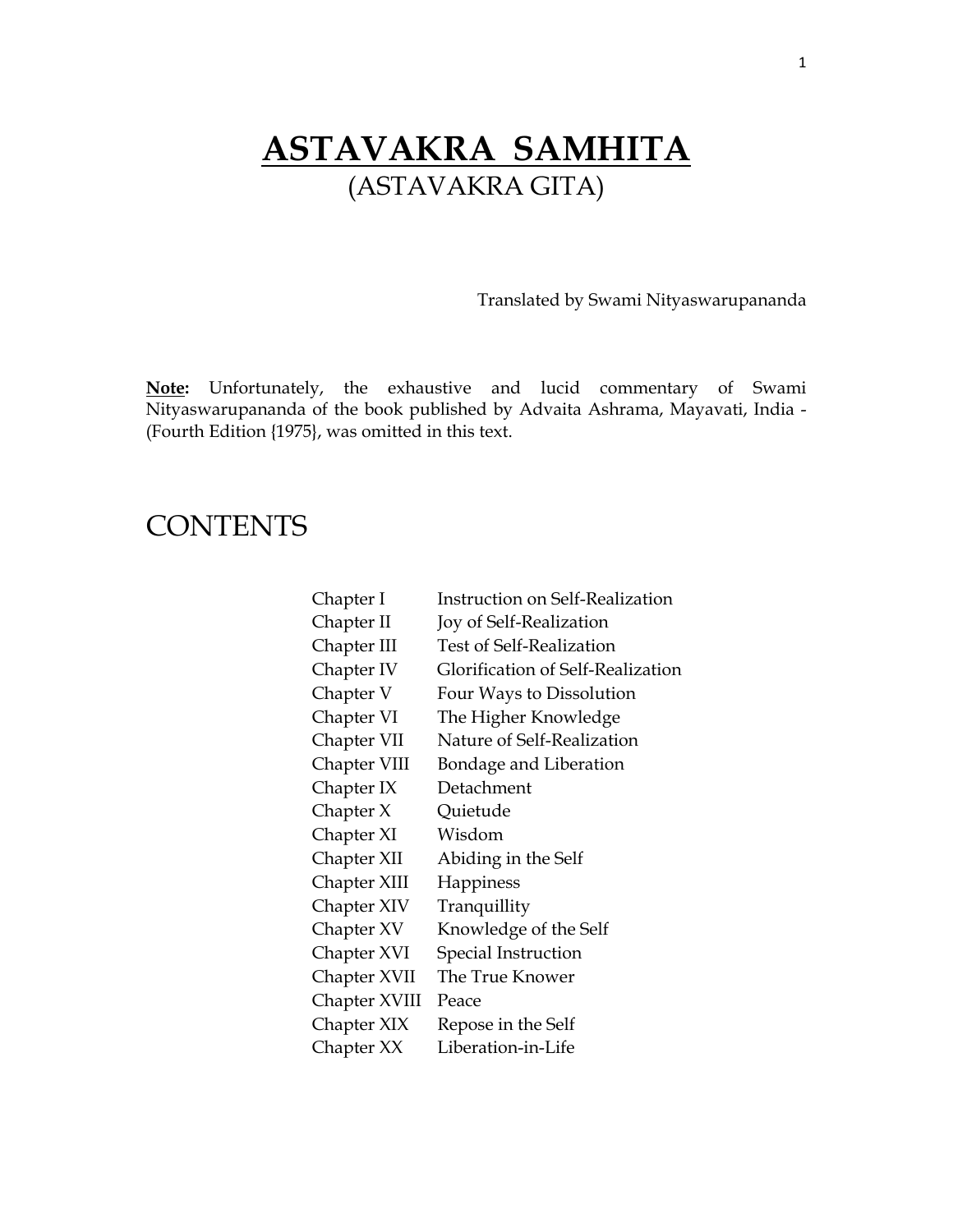### **Instruction on Self-Realization**

### **Janaka said ---**

1. How can knowledge be acquired? How can liberation be attained? How is renunciation possible? --- Tell me this, O Lord.

### **Ashtavakra said --**

2. If you aspire after liberation, my child, shun the objects of the senses as poison and seek forgiveness, sincerity, kindness, contentment and truth as nectar.

3. You are neither earth, nor water, nor fire, nor air, nor space. In order to attain liberation, know the Self as the witness of all these and as Consciousness itself.

 4. If you detach yourself from the body and rest in Consciousness, you will at once be happy, peaceful and free from bondage.

 5. You do not belong to the Brahmana or any other caste or to any *ashrama*. You are not perceived by the senses. Unattached, formless and witness of all are you. Be happy.

 6. Virtue and vice, pleasure and pain, are of the mind, not of you, O Allpervading One. You are neither doer nor enjoyer. Verily you are ever free.

 7. You are the one seer of all and are really ever free. Verily this alone is your bondage that you see yourself not as the seer but as something other.

 8. Do you who have been bitten by the great black serpent of the egoism "I am the doer," drink the nectar of the faith "I am not the doer," and be happy.

 9. Burn down the forest of ignorance with the fire of conviction, "I am the One, and Pure Consciousness," and be free from grief and be happy.

 10. You are that Consciousness, Bliss – Supreme Bliss, in and upon which this universe appears superimposed, like a snake on a rope. Live happily.

 11. He who considers himself free is free indeed and one who considers himself bound remains bound. "As one thinks, so one becomes," is a popular saying in this world, and it is quite true.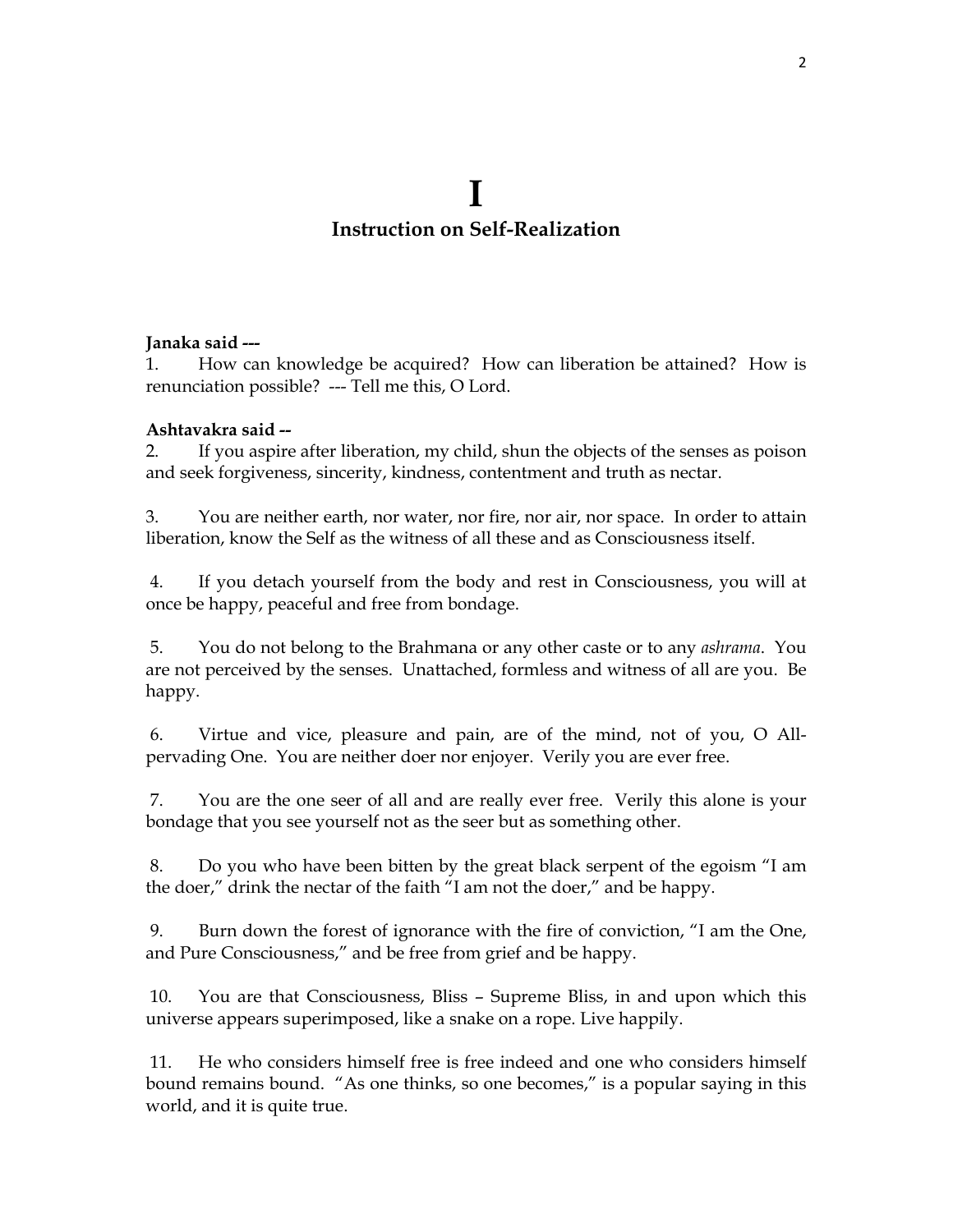12. The Self is witness, all-pervading, perfect, One, free, Consciousness, actionless, unattached, desireless and quiet. Through illusion It appears as if It is of the world (i.e. subject to the ever-repeating cycle of birth and death).

 13. Having given up external and internal self-modifications and the illusion "I am the reflected (individual) self", meditate on the Atman as immutable, Consciousness, and non-dual.

 14. My child, you have long been caught in the noose of body-consciousness. Sever it with the sword of the knowledge "I am Consciousness" and be happy.

 15. You are unattached, actionless, self-effulgent and without any blemish. This indeed is your bondage that you practise meditation.

 16. You pervade this universe and this universe exists in you. You are really Pure Consciousness. Do not be small-minded.

 17. You are unconditioned, immutable, formless, of cool disposition, of unfathomable intelligence and unperturbed. Desire Consciousness alone.

 18. Know that which has form to be unreal and the formless to be permanent. Through this spiritual instruction you will escape the possibility of rebirth.

 19. Just as a mirror exists within and without the image reflected in it, so the Supreme Self exists inside and outside this body.

 20. As the same all pervading space is inside and outside a jar, so the eternal allpervasive Brahman exists in all things.

### **II Joy of Self-realization**

### **Janaka said ---**

 1. Oh, I am spotless, tranquil, Pure Consciousness, and beyond Nature. All this time I have been mocked by illusion.

 2. As I alone reveal this body, even so do I reveal this universe. Therefore mine is all this universe, or verily nothing is mine.

 3. Oh, having renounced the universe together with the body, I now perceive the Supreme Self through the secret of wisdom.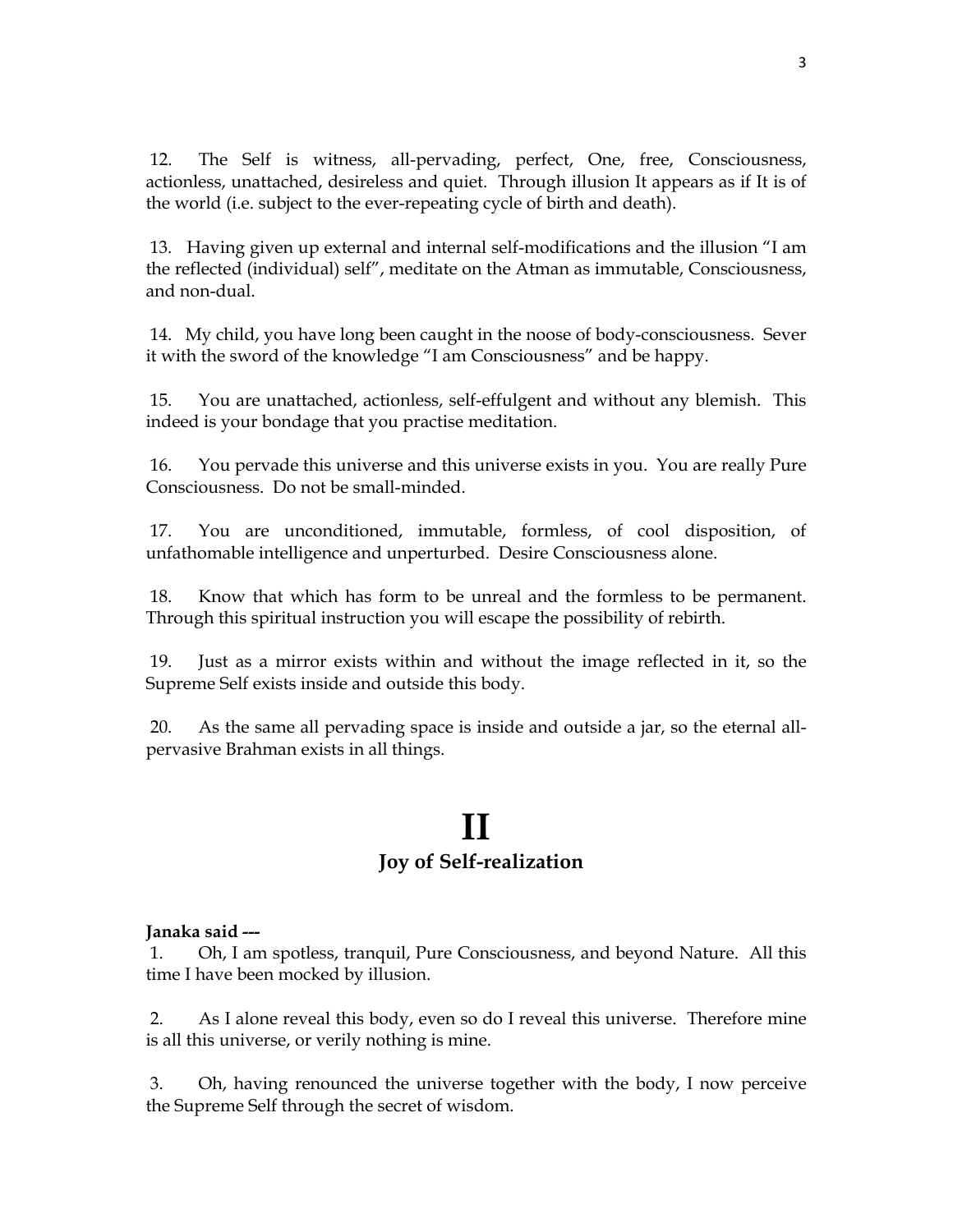4. As waves, foam and bubbles are not different from water, so the universe emanating from the Self is not different from It.

 5. As cloth, when analyzed, is found to be nothing but thread, so this universe, when analyzed, is nothing but the Self.

 6. Just as sugar generated in sugarcane juice is wholly pervaded by that juice, so the universe produced in Me is permeated by Me through and through.

 7. The world appears from the ignorance of the Self and disappears with the knowledge of the Self, just as the snake appears from the non-cognition of the rope and disappears with its recognition.

 8. Light is my very nature and I am no other than light. When the universe manifests itself, verily then it is I that shine.

 9. O, the universe appears in me, conceived through ignorance, just as silver appears in the mother of pearl, a snake in the rope, and water in the sunbeam.

 10. Just as a jug dissolves into clay, a wave into water, or a bracelet into gold, so the universe which has emanated from me will dissolve into me.

 11. Wonderful am I! Adoration to myself who know no decay and survive even the destruction of the world, from Brahma down to a clump of grass.

 12. Wonderful am I! Adoration to myself who, though with a body, am One, who neither go anywhere nor come from anywhere but abide pervading the universe.

 13. Wonderful am I! Adoration to myself! There is none so capable as I, who am bearing the universe for all eternity without touching it with the body.

 14. Wonderful am I! Adoration to myself who have nothing or have all that is thought and spoken of.

 15. Knowledge, knower and the knowable –- these three do not exist in reality. I am that stainless Self in which this triad appears through ignorance.

 16. Oh, the root of misery is duality. There is no other remedy for it except the realization that all objects of experience are unreal and that I am pure, One, Consciousness, and Bliss.

 17. I am pure Consciousness. Through ignorance I have imposed limitations upon myself. Constantly reflecting in this way, I am abiding in the Absolute.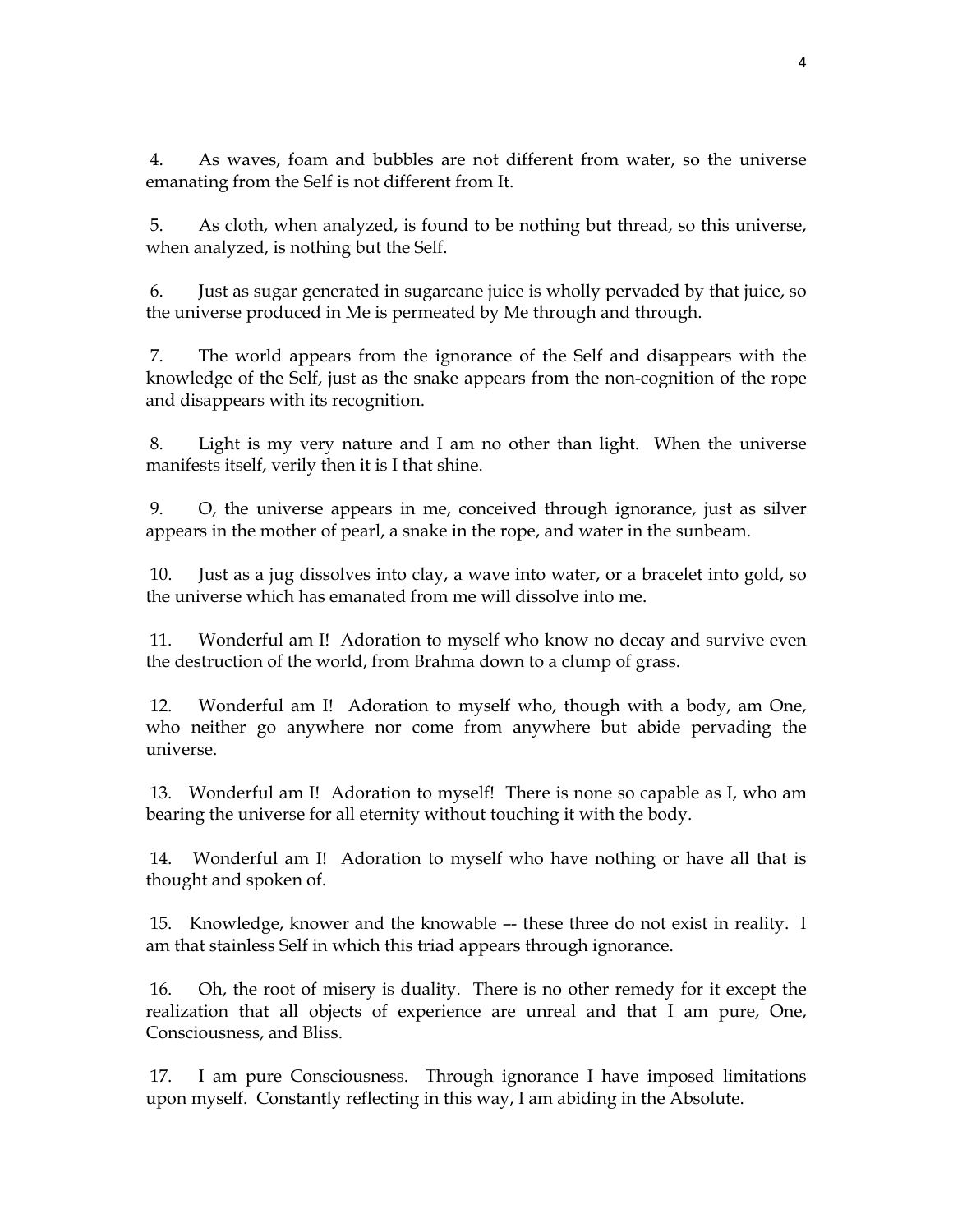18. I have neither bondage nor freedom. Having lost its support, the illusion has ceased. Oh, the universe, though existing in me, does not in reality so exist.

 19. I have known for certain that the body and the universe are nothing and that the Atman is Pure Consciousness alone. So on what is it now possible to base imagination?

 20. Body, heaven and hell, bondage and freedom, as also fear, all these are mere imagination. What have I to do with all these—I whose nature is Pure Consciousness?

 21. Oh, I do not find any duality. Even the multitude of human beings, therefore, has become like a wilderness. To what should I attach myself?

 22. I am not this body, nor have I a body. I am not *Jiva*, I am Pure Consciousness. This indeed was my bondage that I had thirst for life.

 23. Oh, in me, the limitless ocean, on the rising of the wind of the mind, diverse waves of worlds are produced forthwith.

 24. With the calming of the wind of the mind in the infinite ocean of myself, the ark of the universe, unfortunately for *Jiva*, the trader, meets destruction.

 25. How wonderful! In me, the shoreless ocean, the waves of individual selves, according to their nature, rise, strike each other, play for a time and disappear.

## **III Test of Self-Realization**

### **Ashtavakra said ---**

 1. Having known yourself as really indestructible and One, how is it that you, knower of Self and serene, feel attached to the acquisition of wealth?

 2. Alas, as greed arises from the illusion of silver caused by the ignorance of the mother of pearl, even so arises attachment to the objects of illusory perception from the ignorance of the Self.

 3. Having known yourself to be That in which the universe appears like waves on the sea, why do you run about like a miserable being?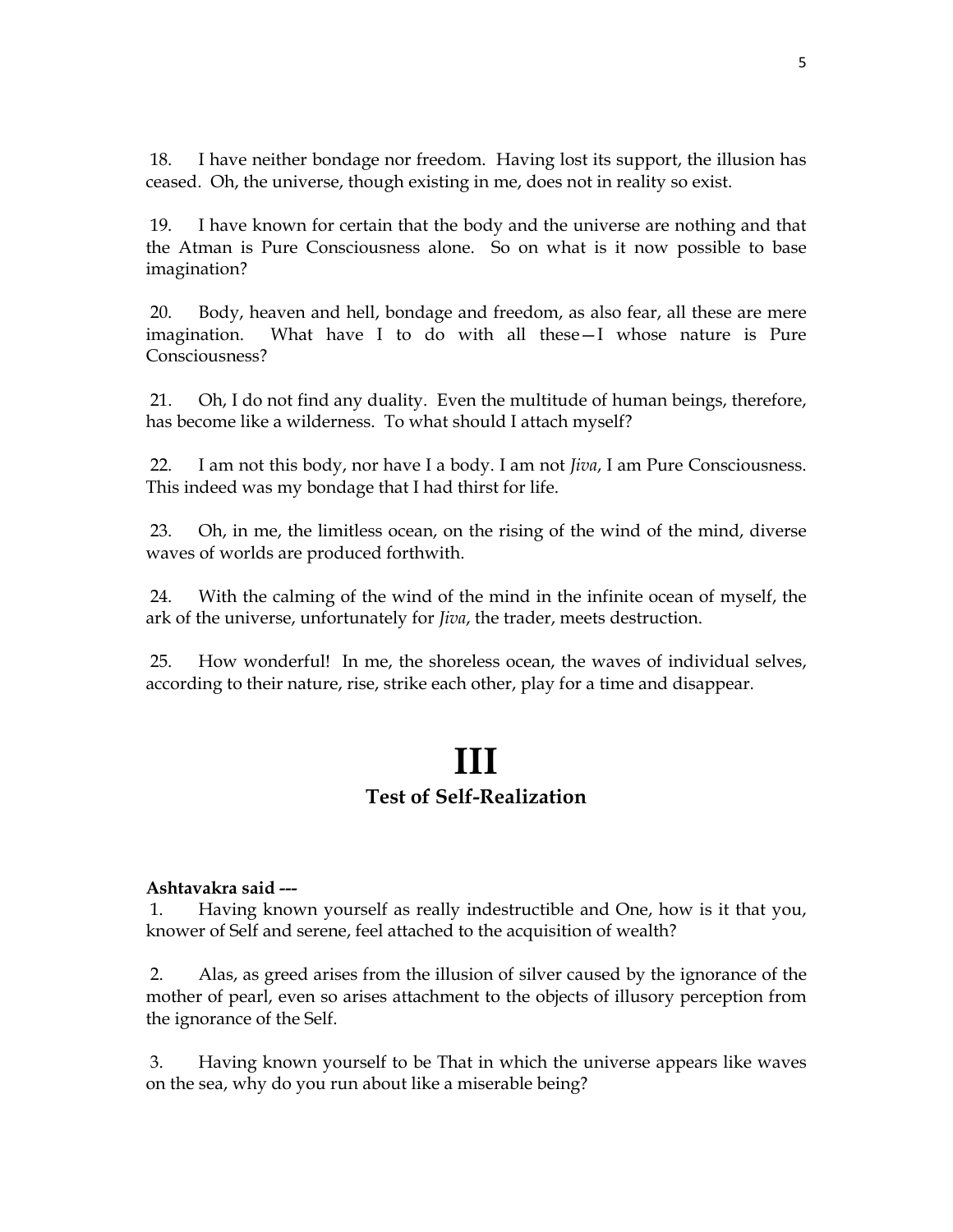4. After hearing oneself to be Pure Consciousness and surpassingly beautiful, how can one yet be deeply attached to sensual objects and thus become impure?

 5. It is strange that the sense of ownership should still continue in the wise one who has realized the Self in all, and all in the Self!

 6. It is strange that one abiding in the supreme non-duality and intent on liberation should yet be subject to lust and weakened by the practice of amorous pastimes!

 7. It is strange that knowing lust to be an enemy of Knowledge, a man who has grown extremely weak and reached his last days, should yet be eager for sensual enjoyment!

 8. It is strange that one who is unattached to the objects of this world and the next, who discriminates the eternal from the transient, and who longs for emancipation, should yet fear dissolution of the body!

 9. Feted and feasted or tormented, the serene person ever sees the Absolute Self and is thus neither gratified nor angry.

 10. The high-souled person witnesses his own body acting as if it were another's. As such, how can he be disturbed by praise or blame?

 11. Realizing this universe as mere illusion and losing all curiosity, how can one of steady mind yet fear the approach of death?

 12. With whom can we compare that great-souled one, who is content with Selfknowledge and does not hanker even after liberation?

 13. Why should that steady-minded one who knows the object of perception to be in its very nature nothing, consider one thing acceptable and another unacceptable?

 14. He who has given up worldly attachment from his mind, who is beyond the pairs of opposites, and who is free from desire — to him no experience coming as a matter of course causes either pleasure or pain.

## **IV**

### **Glorification of Self-realization**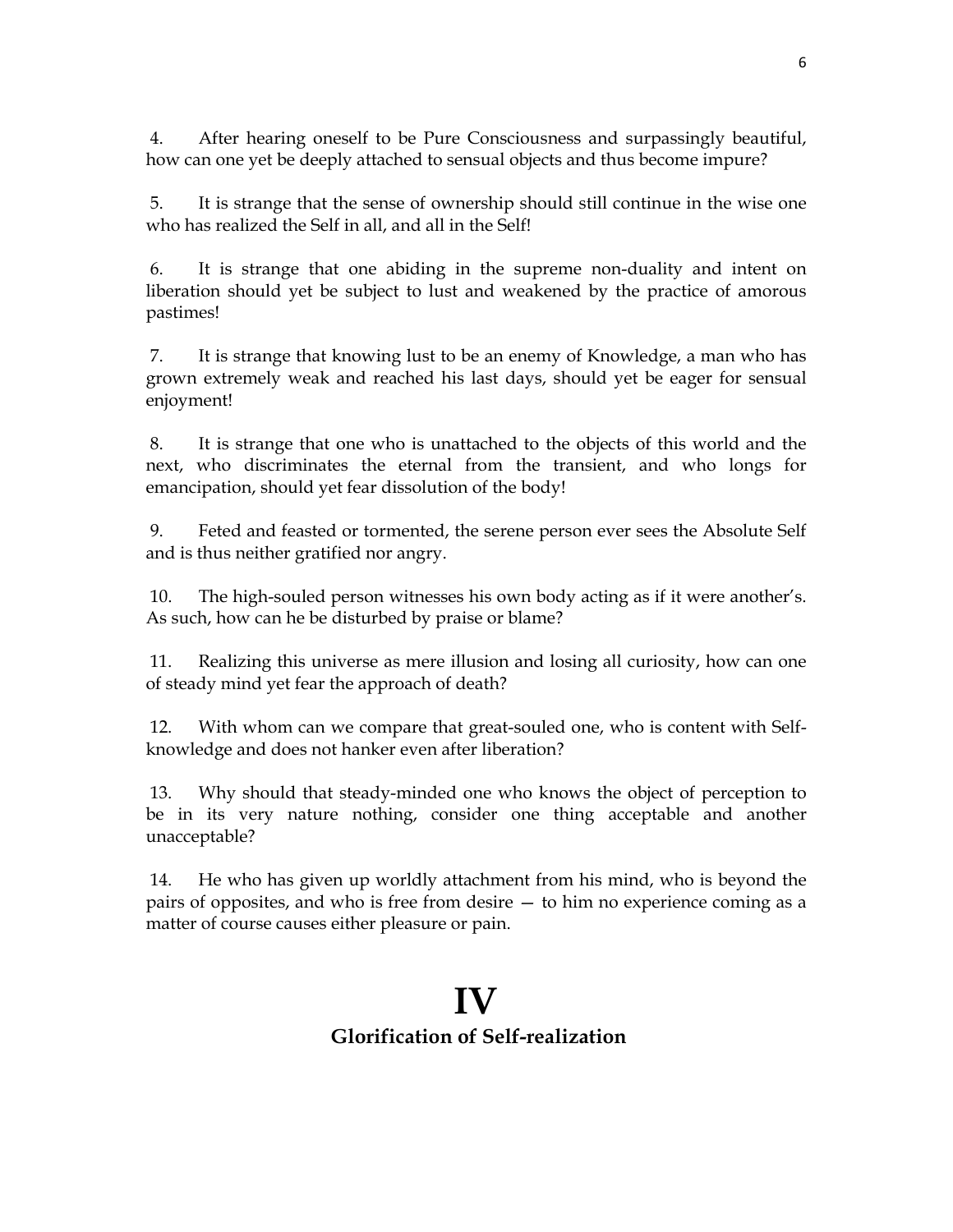### **Ashtavakra said ---**

 1. Oh, the man of understanding, the knower of Self, who plays the game of life, has no similarity to the deluded beasts of burden of the world.

 2. Oh, the *yogin* does not feel elated abiding in that state which Indra and all other gods hanker after and thus become unhappy.

 3. Surely the heart of one who has known the Self is not touched by virtue and vice, just as the sky is not touched by smoke, even though it appears to be.

 4. Who can prevent that great-souled one, who has known this entire universe to be the Self alone, from acting spontaneously?

 5. Of the four kinds of created beings, from Brahma down to the clump of grass, it is the wise one alone who is capable of renouncing desire and aversion.

 6. Rare is the man who knows the Self as one without a second and as lord of the universe. He does what he considers worth doing and has no fear from any quarter.

## **V**

### **Four Ways to Dissolution**

### **Ashtavakra said ---**

 1. You are free from contact with anything whatsoever. Therefore, pure as you are, what do you want to renounce? Destroy the body-complex and in this way enter into the state of dissolution.

 2. The universe rises from you like bubbles rising from the sea. Thus know the Self to be One and in this way enter into the state of dissolution.

 3. The universe, because it is unreal, being manifested like the snake in the rope, does not exist in you who are pure, even though it is present to the senses. Therefore in this way enter into the state of dissolution.

 4. You are perfect and the same in misery and happiness, hope and despair, and life and death. Therefore in this way enter into the state of dissolution.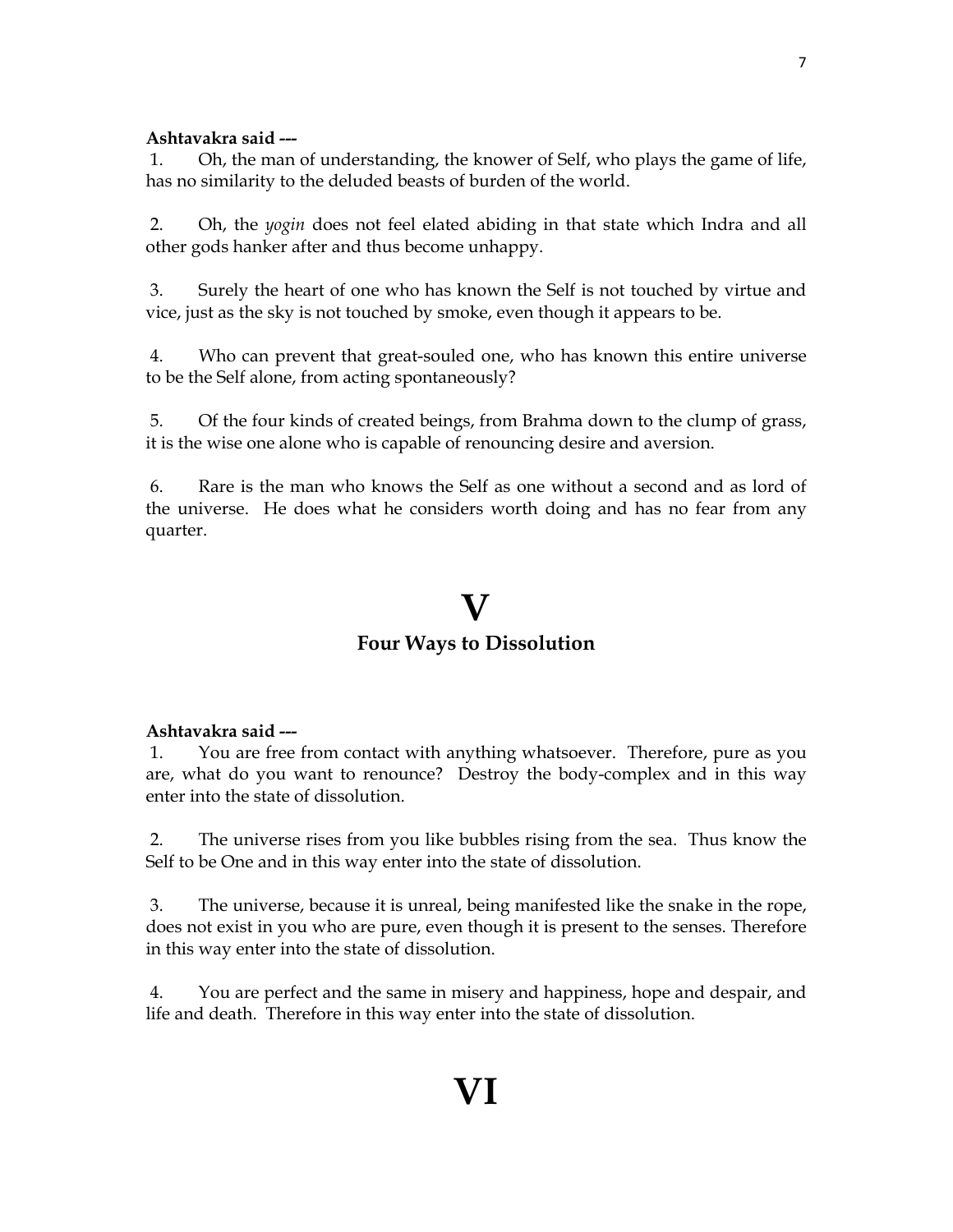### **The Higher Knowledge**

#### **Ashtavakra said ---**

 1. Boundless as space am I, and the phenomenal world is like a jar; this is Knowledge. So it has neither to be renounced nor accepted nor destroyed.

 2. I am like the ocean and the universe is like the wave; this is Knowledge. So it has neither to be renounced nor accepted nor destroyed.

 3. I am like mother of pearl and the illusion of the universe is like silver; this is Knowledge. So it has neither to be renounced nor accepted nor destroyed.

 4. I am indeed in all beings, and all beings are in me. This is Knowledge. So it has neither to be renounced nor accepted nor destroyed.

### **VII Nature of Self-Realization**

#### **Janaka said ---**

 1. In me, the boundless ocean, the ark of the universe moves hither and thither impelled by the wind of its own inherent nature. I am not impatient.

 2. In me, the limitless ocean, let the wave of the world rise or vanish of itself. I neither increase nor decrease thereby.

 3. In me, the boundless ocean, is the imagination of the universe. I am quite tranquil and formless. In this alone do I abide.

 4. The Self is not in the object, nor is the object in the Self which is infinite and stainless. Thus It is free from attachment and desire, and tranquil. In this alone do I abide.

 5. Oh, I am really Consciousness itself. The world is like a juggler's show. So how and where can there be any thought of rejection and acceptance in me?

### **VIII Bondage and Liberation**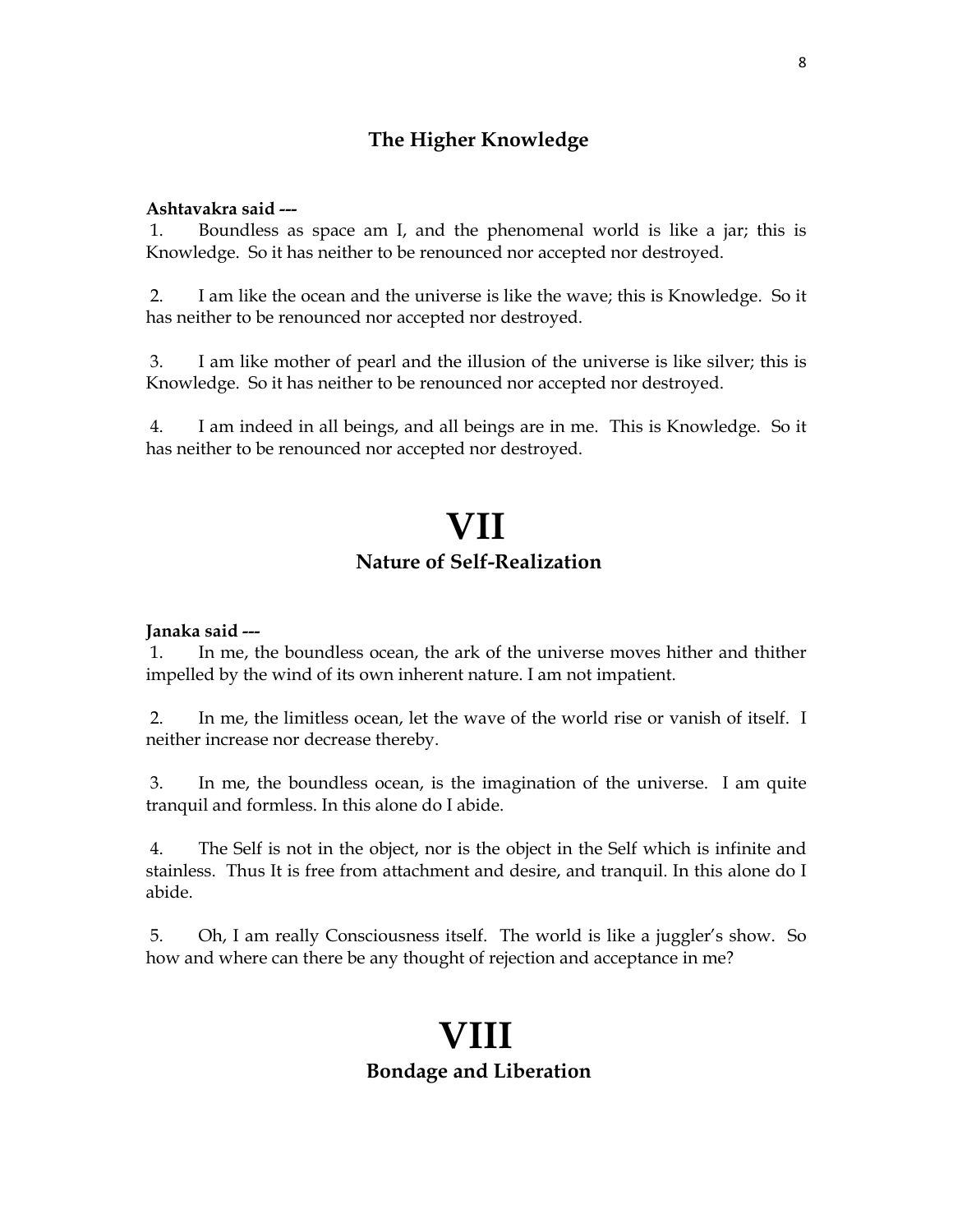#### **Ashtavakra said ---**

 1. It is bondage when the mind desires or grieves at anything, rejects or accepts anything, feels happy or angry at anything.

 2. Liberation is attained when the mind does not desire or grieve or reject or feel happy or angry.

 3. It is bondage when the mind is attached to any sense experience. It is liberation when the mind is detached from all sense experiences.

 4. When there is no 'I,' there is liberation; when there is 'I,' there is bondage. Considering thus, easily refrain from accepting or rejecting anything.

### **IX Detachment**

#### **Ashtavakra said ---**

 1. Duties done and not done, as well as the pairs of opposites –- when do they cease and for whom? Knowing thus, be desireless and intent on renunciation through complete indifference to the world.

 2. Rare indeed, my child, is that blessed person whose desire for life, enjoyment, and learning have been extinguished by observing the ways of men.

 3. The wise man becomes calm by realizing that all verily is vitiated by the threefold misery and is transient, unsubstantial, and contemptible, and should be rejected.

 4. What is that time or that age in which the pairs of opposites do not exist for men? One who, quitting those, is content with what comes of itself attains perfection.

 5. What man is there, who having observed the diversity of opinions among the great seers, saints and *yogins*, and become completely indifferent to learning, does not attain quietude?

 6. He who gains knowledge of the true nature of Pure Consciousness by complete indifference to the world, by equanimity, and by reasoning, and saves himself from the round of birth and rebirth, is he not really the spiritual guide?

 7. Look upon the modifications of the elements as nothing in reality but the primary elements themselves and you will at once be free from bondage and abide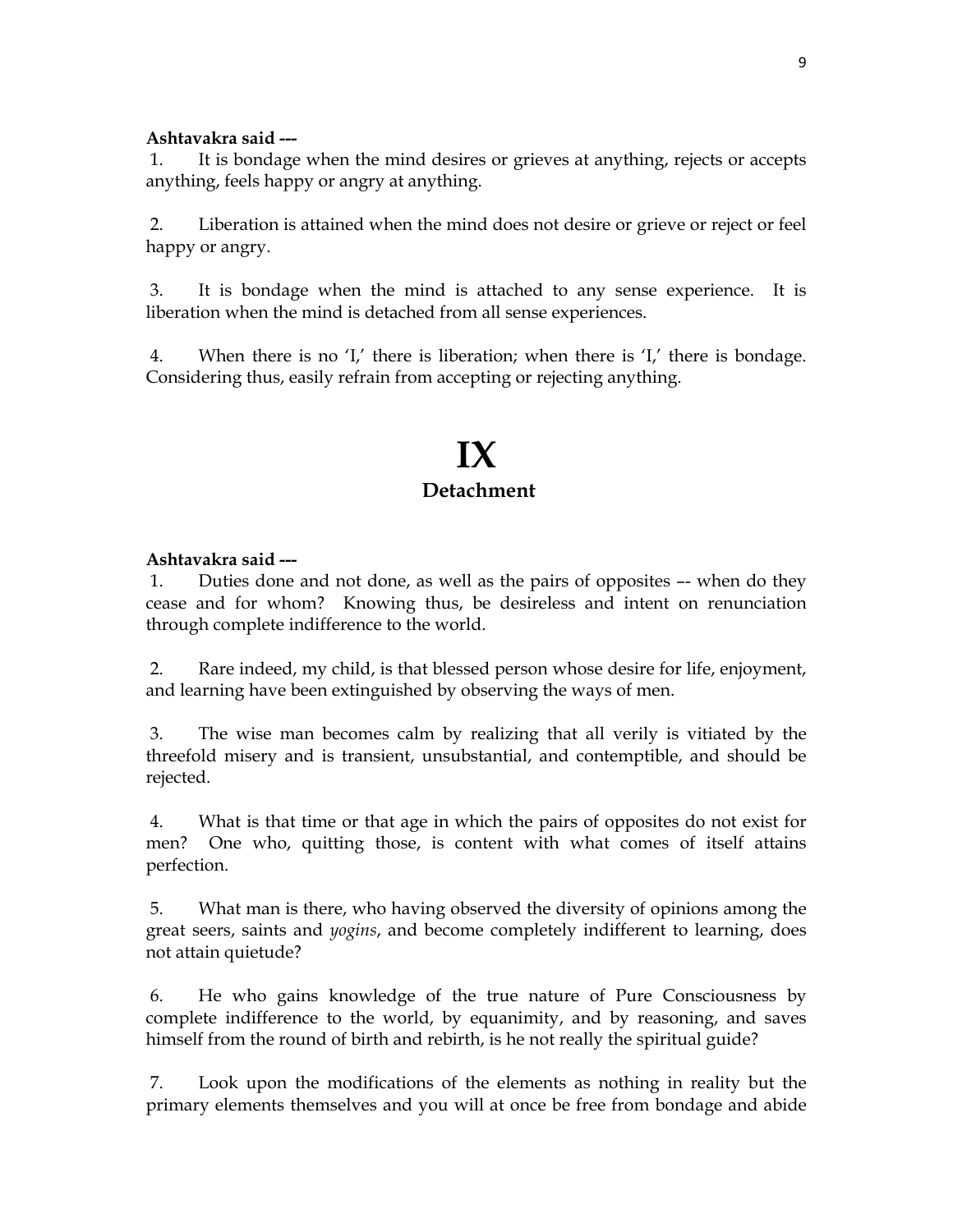in your true self.

 8. Desires alone are the world. Do you, therefore, renounce them all. The renunciation of the desire is the renunciation of the world. Now you may live anywhere.

### **X Quietude**

#### **Ashtavakra said ---**

 1. Cultivate indifference to everything, having given up *kama* (desire) which is the enemy, *artha* (worldly prosperity) which is attended with mischief, and *dharma* (performance of good works) which is the cause of these two.

 2. Look upon friends, lands, wealth, houses, wives, presents and such other marks of good fortune, as a dream or a juggler's show, lasting only a few days.

 3. Know that wherever there is desire there is the world. Betaking yourself to firm non-attachment, go beyond desire and be happy.

 4. Bondage consists only in desire, and the destruction of desire is said to be liberation. Only by non-attachment to the world does one attain the constant joy of the realization of the Self.

 5. You are One, Pure Intelligence. The universe is non-intelligent and unreal. Ignorance also is no real entity. What can you yet desire to know?

 6. Kingdoms, sons, wives, bodies and pleasures have been lost to you birth after birth, even though you were attached to them.

 7. Enough of prosperity, desires, and pious deed. The mind did not find repose in these in the dreary forest of the world.

 8. For how many births have you not done hard and painful work with body, with mind and with speech! Therefore cease at least today.

### **XI Wisdom**

### **Ashtavakra said ---**

 1. He who has realized that change in the form of existence and destruction is in the nature of things, easily finds repose, being unperturbed and free from pain.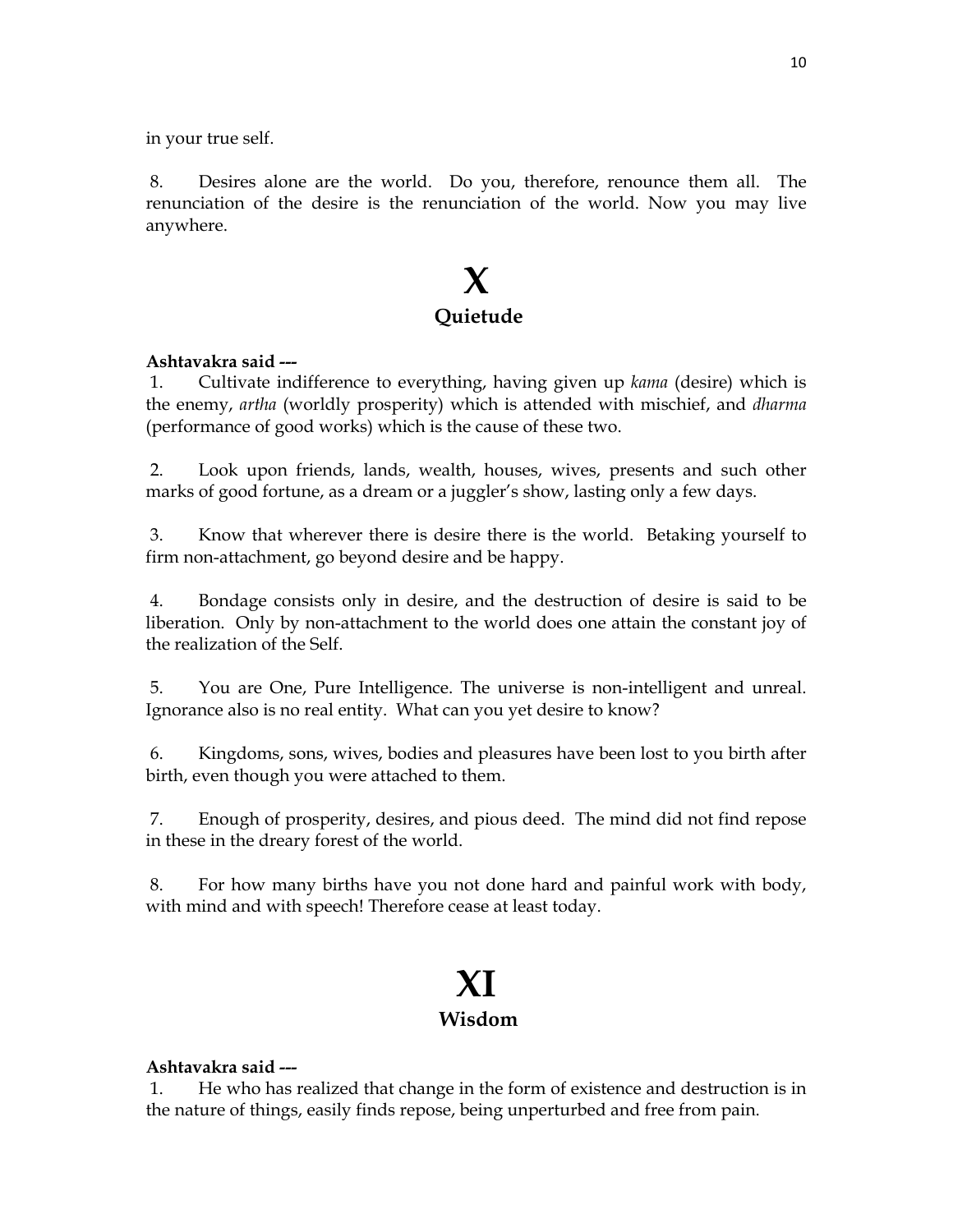2. He who has known for certain that Iswara is the creator of all and that there is none else here, becomes peaceful with all his inner desires set at rest, and is not attached to anything whatsoever.

 3. He who has known for certain that adversity and prosperity come in their own time through the effects of past actions is ever contented, has all his senses under control, and neither desires nor grieves.

 4. He who knows for certain that happiness and misery, birth and death are due to the effects of past actions, does not find anything to accomplish, and thus becomes free from care and is not attached even though engaged in action.

 5. He who has realized that is care and nothing else that breeds misery in this world, becomes free from it, and is happy, peaceful and everywhere rid of desires.

 6. "I am not the body, nor is the body mine. I am Consciousness itself"—he who has realized this for certain, does not remember what he has done or not done as if he has attained the state of Absoluteness.

 7. "I am indeed in everything, from Brahma down to a clump of grass," –- he who knows this for certain, becomes free from conflict of thought, pure and peaceful, and free from care for what is attained and not attained.

 8. He who knows for certain that this manifold and wonderful universe is nothing, becomes desireless and Pure Consciousness, and finds peace as if nothing exists.

### **XII Abiding in the Self**

### **Janaka said ---**

 1. I become intolerant first of physical action, then of extensive speech and then of thought. Thus therefore do I firmly abide.

 2. Having no attachment for sound and other sense objects, and the Self not being an object of perception, my mind is freed from distraction and is one-pointed. Thus therefore do I firmly abide.

 3. An effort has to be made for concentration when there is distraction of mind owing to superimposition, etc. Seeing this to be the rule, thus do I firmly abide.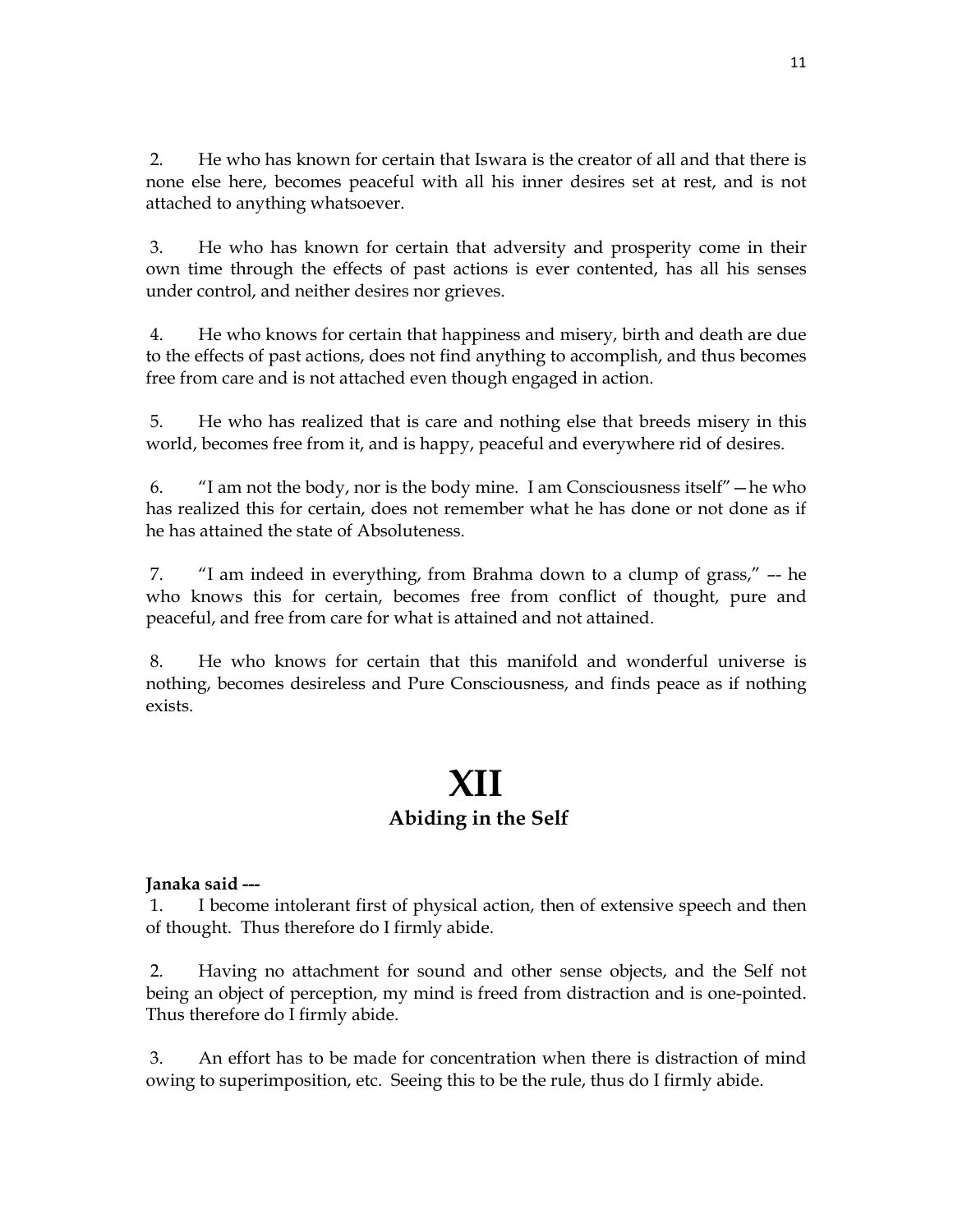4. Having nothing to accept and nothing to reject, and having neither joy nor sorrow, thus, sir, do I now firmly abide today.

 5. A stage of life or no stage of life, meditation, control of mental functions – finding that these cause distractions to me, thus do I firmly abide.

 6. Abstention from action is as much the outcome of ignorance as the performance action. Knowing this truth fully well, thus do I firmly abide.

 7. Thinking on the Unthinkable One, one only has recourse to a form of thought. Therefore giving up that thought, thus do I firmly abide.

 8. Blessed is the one who has accomplished this. Blessed is he who is such by nature.

## **XIII Happiness**

### **Janaka said ---**

 1. The tranquillity which is born of the consciousness that there is nothing but the Self is rare even for one who wears but a loin-cloth. Therefore giving up renunciation and acceptance, I live happily.

 2. There is trouble of the body here, trouble of the tongue there, and trouble of the mind elsewhere. Having renounced these, I life's supreme goal I live happily.

 3. Fully realizing that nothing whatsoever is really done by the Self, I do whatever presents itself to be done and live happily.

 4. The *yogins* who are attached to the body insist upon action or inaction. Owing to the absence of association and dissociation, I live happily.

 5. No good or evil accrues to me by staying, going or sleeping. So, whether I stay, go or sleep, I live happily.

 6. I do not lose by sleeping or gain by striving. So giving up thoughts of loss and elation, I live happily.

 7. Observing again and again the inconstancy of pleasure and pain under different circumstances, I have renounced good and evil, and I live happily.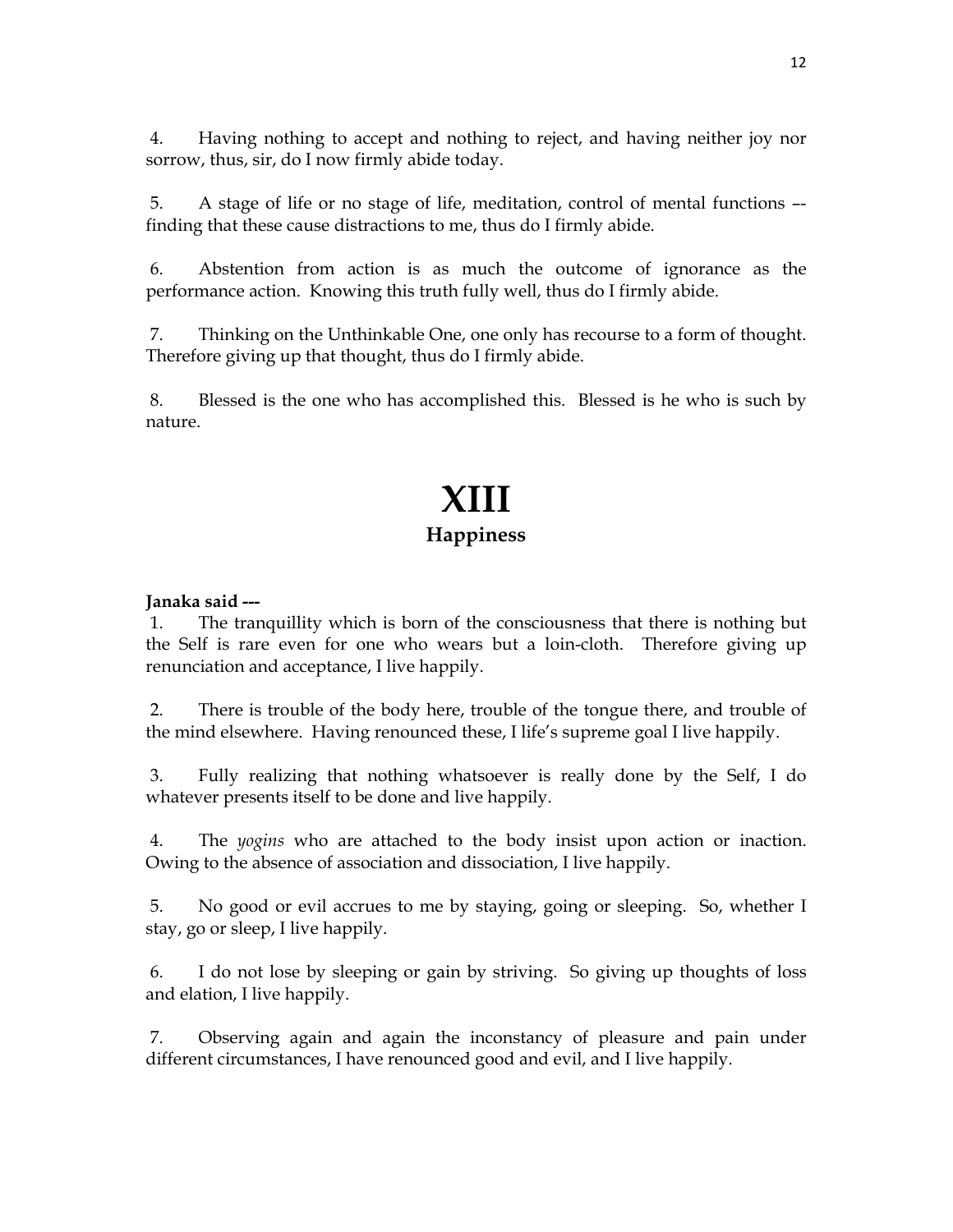## **XIV Tranquillity**

#### **Janaka said ---**

 1. He verily has his recollections of worldly life exhausted, who is emptyminded by nature, who thinks of sense-objects involuntarily, and who is, as it were, awake though asleep.

 2. When desire has melted away, where then are my riches, where my friends, where are the robbers in the form of sense-objects, where the scriptures, and where knowledge?

 3. As I have realized the Supreme Self who is the Witness and the Lord, and have become indifferent to both bondage and liberation, I feel no anxiety for emancipation.

 4. The different conditions of one who within is devoid of doubts but outwardly moves about at his own pleasure like a deluded person, can only be understood by those like him.

### **XV Knowledge of the Self**

#### **Ashtavakra said ---**

 1. A man of pure intellect realizes the Self even by instruction casually imparted. A man of impure intellect is bewildered in trying to realize the Self even after enquiring throughout life.

 2. Non-attachment for sense-objects is liberation; love for sense-objects is bondage. Such verily is Knowledge. Now do as you please.

 3. This knowledge of the Truth makes an eloquent, wise and active person mute, inert and inactive. Therefore it is shunned by those who want to enjoy the world.

 4. You are not the body, nor is the body yours; you are not the doer nor the enjoyer. You are Consciousness itself, the Eternal Witness, and free. Get about happily.

 5. Attachment and abhorrence are attributes of the mind. The mind is never yours. You are Intelligence itself, free from conflict, and changeless. Get about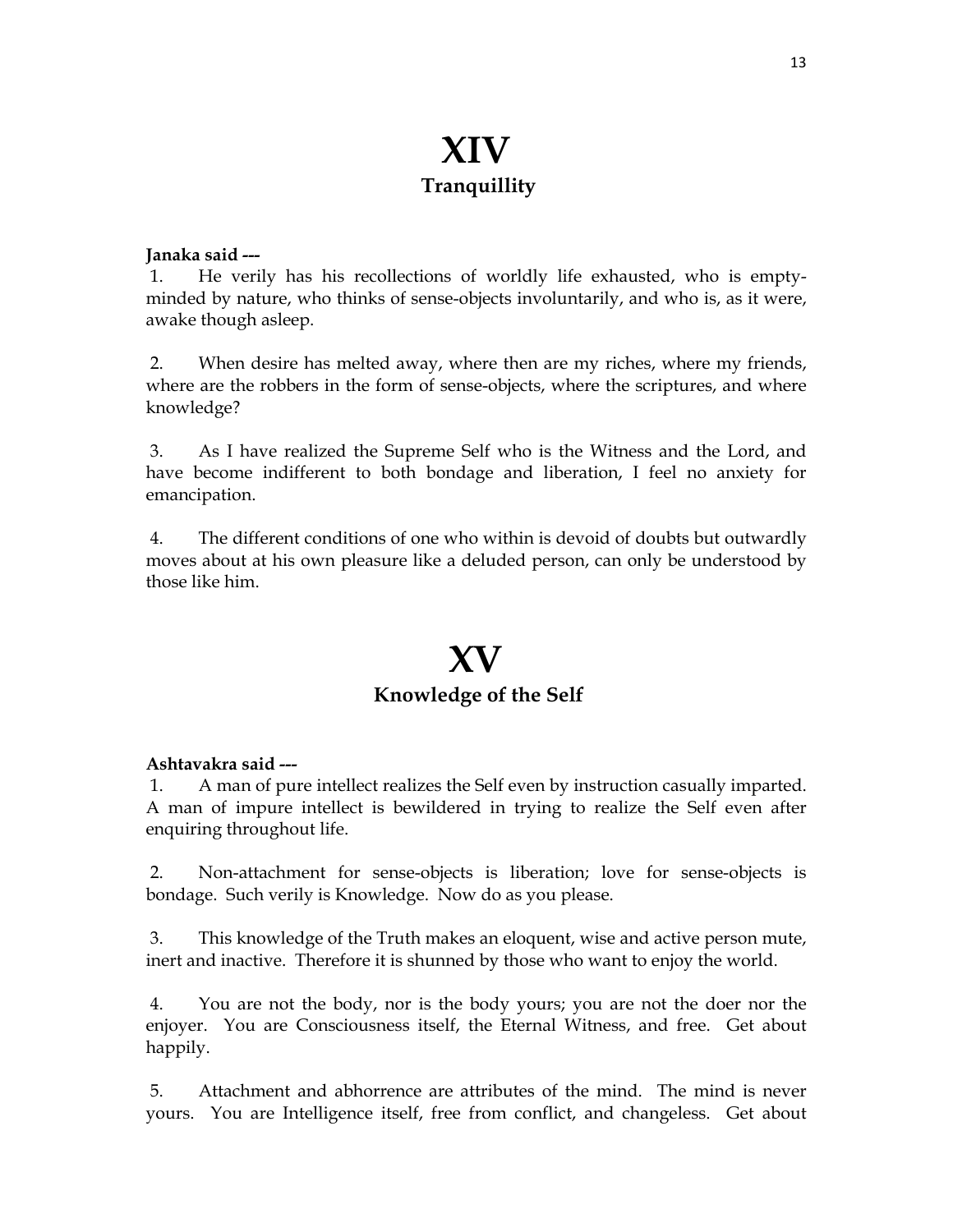happily.

 6. Realizing the Self in all and all in the Self, free from egoism and free from the sense of 'mine,' be you happy.

 7. You are indeed That in which the universe manifests itself like waves on the ocean. O you Intelligence, be you free from the fever of the mind.

 8. Have faith, my son, have faith. Never confuse yourself in this. You are Knowledge itself, you are the Lord, you are the Self, and you are beyond Nature.

 9. The body, composed of the ingredients of nature, comes, stays and goes. The Self neither comes nor goes. Why, then, do you mourn it?

 10. Let the body last to the end of *kalpa* (cycle) or let it go even today. Where is there any increase or decrease in you who are Pure Intelligence?

 11. In you who are the infinite Ocean, let the waves of the universe rise or fall according to their own nature. That means no gain or loss to you.

 12. My child, you are Pure Intelligence itself. This universe is nothing different from you. Therefore how and where can anyone have the idea of acceptance or rejection?

 13. From where will there be birth, action and even egoism for you who are One, immutable, calm, stainless, and Pure Consciousness?

 14. You alone appear as whatever you perceive. Do bracelets, armlets and anklets appear different from gold?

 15. Completely give up such distinctions as 'I am He' and 'I am not this.' Consider all as the Self and be desireless and happy.

 16. It is through your ignorance alone that the universe exists. In reality you are One. There is no individual self or Supreme Self other than you.

 17. One who knows for certain that this universe is but an illusion and a nothing, becomes desireless and Pure Intelligence, and finds peace as if nothing exists.

 18. In the ocean of the world One only was, is and will be. You have neither bondage nor liberation. Live contented and happily.

 19. O Pure Intelligence, do not disturb your mind with affirmations and negations. Be calm and abide happily in your own self which is Bliss itself.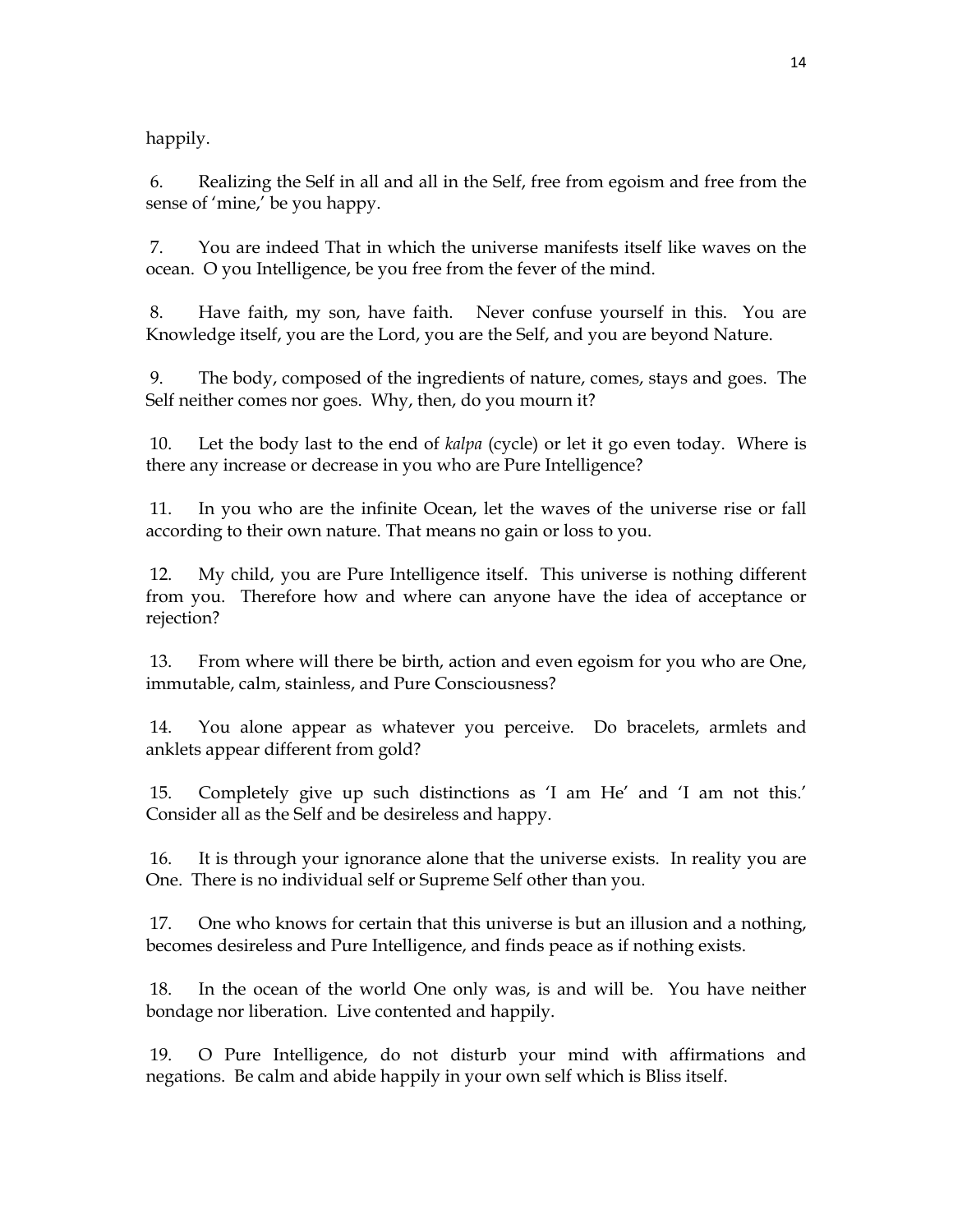20. Completely give up even contemplation and hold nothing in your mind. You are verily the Self, free. What will you do by thinking?

## **XVI Special Instruction**

#### **Ashtavakra said ---**

 1. My child, you may often speak upon various scriptures or hear them. But cannot be established in the Self unless you forget all.

 2. O wise one, you may enjoy, or work, or practice mental concentration. But your mind will still yearn for your own nature which is beyond all objects and in which all desires are extinguished.

 3. All are unhappy because they exert themselves. But none knows this. The blessed one attains emancipation through this instruction alone.

 4. Happiness belongs to that master idler to whom even the closing and opening of the eyelids is an affliction, and to none else.

 5. When the mind is free from such pairs of opposites as "this is to be done" and "this is not to be done", it becomes indifferent to religious merit, worldly prosperity, sensual enjoyment, and liberation.

 6. One who abhors the sense-objects becomes non-attached, and one who covets them becomes attached to them. But he who does not accept or reject, is neither unattached nor attached.

 7. As long as desire continues, which is the root of the state of indiscrimination, there will verily be the sense of attachment and aversion, which is the branch and shoot of the tree of *samsara*.

 8. Activity begets attachment, and abstention from it aversion. The man of wisdom is free from the pairs of opposites, like a child, and indeed he lives on like a child.

 9. One who is attached to the world wants to renounce it in order to avoid sorrow. But one without attachment is free from sorrow and does not feel miserable even in the world.

 10. He who has an egoistic feeling even towards liberation and considers even the body as his own, is neither a *jnanin* nor a *yogin*. He only suffers misery.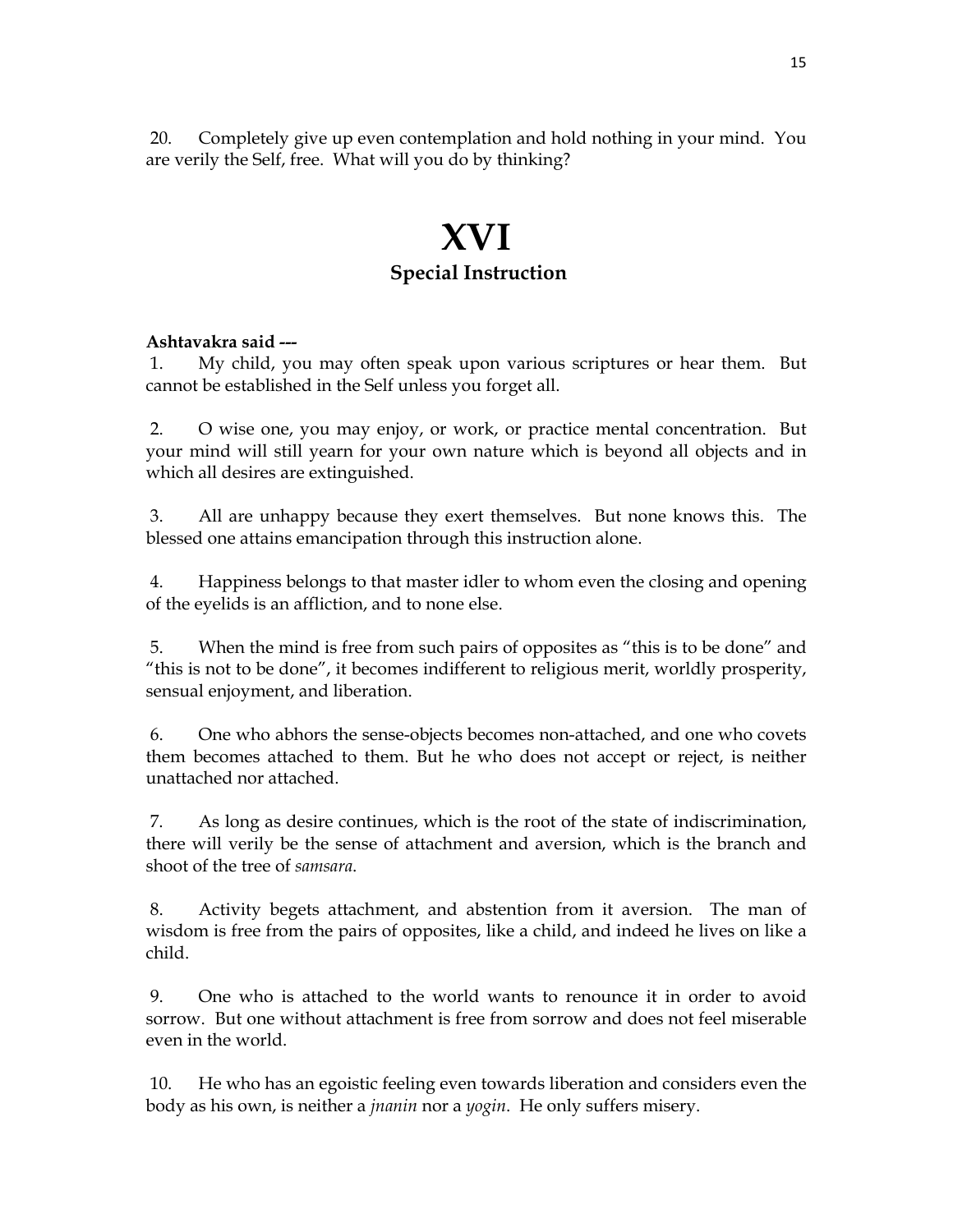11. Let even Hara, Hari and the lotus-born Brahma be your instructor, but unless you forget all, you cannot be established in the Self.

### **XVII The True Knower**

### **Ashtavakra said ---**

 1. He has gained the fruit of Knowledge as well as of the practice of *yoga*, who, contented and with purified senses, ever enjoys being alone.

 2. Oh, the knower of Truth is never miserable in this world, for the whole universe is filled by himself alone.

 3. No sense-objects ever please him who delights in the Self, even as the leaves of the neem tree do not please an elephant who delights in the sallaki leaves.

 4. Rare in this world is he on whom impressions are not left of things which he has experienced or who does not desire things which he has not yet experienced.

 5. Those desirous of worldly enjoyment and those desirous of liberation, both are found in this world. But rare indeed is the great-souled one who is not desirous of either enjoyment or liberation.

 6. Rare is the broad-minded person who has neither attraction for, nor aversion to, *dharma (*duty*)*, *artha* (worldly prosperity), *kama* (desire), and *moksa* (liberation) as well as life and death.

 7. The man of Knowledge does not feel any desire for the dissolution of the universe, or aversion to its existence. The blessed one, therefore, lives happily on whatever subsistence comes as a matter of course.

 8. Being fulfilled by the knowledge of the Self and with his mind absorbed, and contented, the wise one lives happily, seeing, hearing, touching, smelling and eating.

 9. There is no attachment or non-attachment in one for whom the ocean of the world has dried up. His look is vacant, action purposeless and the senses inoperative.

 10. The wise one neither keeps awake nor sleeps, he neither opens nor closes his eyes. Oh, the liberated soul anywhere enjoys the supreme condition.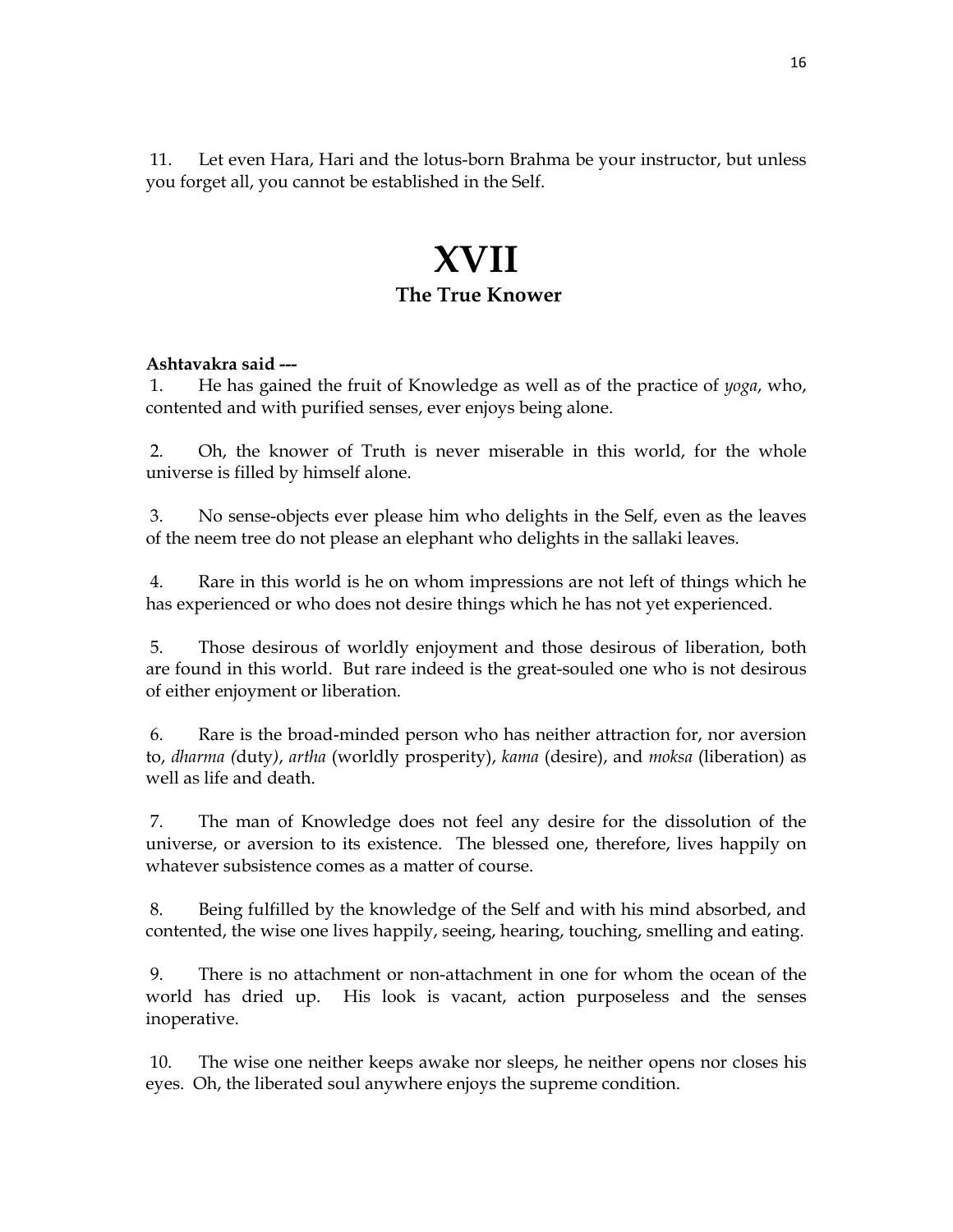11. The liberated one is always found abiding in Self and is pure in heart; he lives freed from all desires, under all conditions.

 12. Seeing, hearing, touching, smelling, eating, taking, speaking and walking, the great-souled one, free from all efforts and non-efforts, is verily emancipated.

 13. The liberated one neither slanders nor praises, he neither rejoices nor is he angry, he neither gives nor takes. He is free from attachment to all objects.

 14. The great-souled one is not perturbed and remains self-poised at the sight of a woman full of love as well as of approaching death. He is indeed liberated.

 15. The steady one who sees the same everywhere, sees no difference between happiness and misery, man and woman, and prosperity and adversity.

 16. In the wise one whose worldly life is exhausted and who has transcended the limitations of human nature, there is neither compassion nor any desire to harm, neither humility nor insolence, neither wonder nor mental disturbance.

 17. The liberated one neither abhors the objects of the senses nor craves for them. Ever with a detached mind he experiences them as they come.

 18. The wise one of vacant mind knows not the conflict of contemplation and non-contemplation, good and evil. He abides as it were in the state of Absoluteness.

 19. Devoid of the feeling of "I" and "mine", knowing for certain that nothing is, and with all his inner desires set at rest, the man of Knowledge does not act though he may be acting.

 20. An indescribable state is attained by the wise one whose mind has melted away, its functions having ceased to operate, and who is free from delusion, dreaming or dullness.

## **XVIII Peace**

### **Ashtavakra said ---**

 1. Salutation to That which is bliss itself by nature, calmness, and effulgence, with the dawning of the knowledge of which all delusion becomes like a dream.

 2. One gets plenty of enjoyments by acquiring all kinds of worldly objects. Surely one cannot be happy without renouncing all.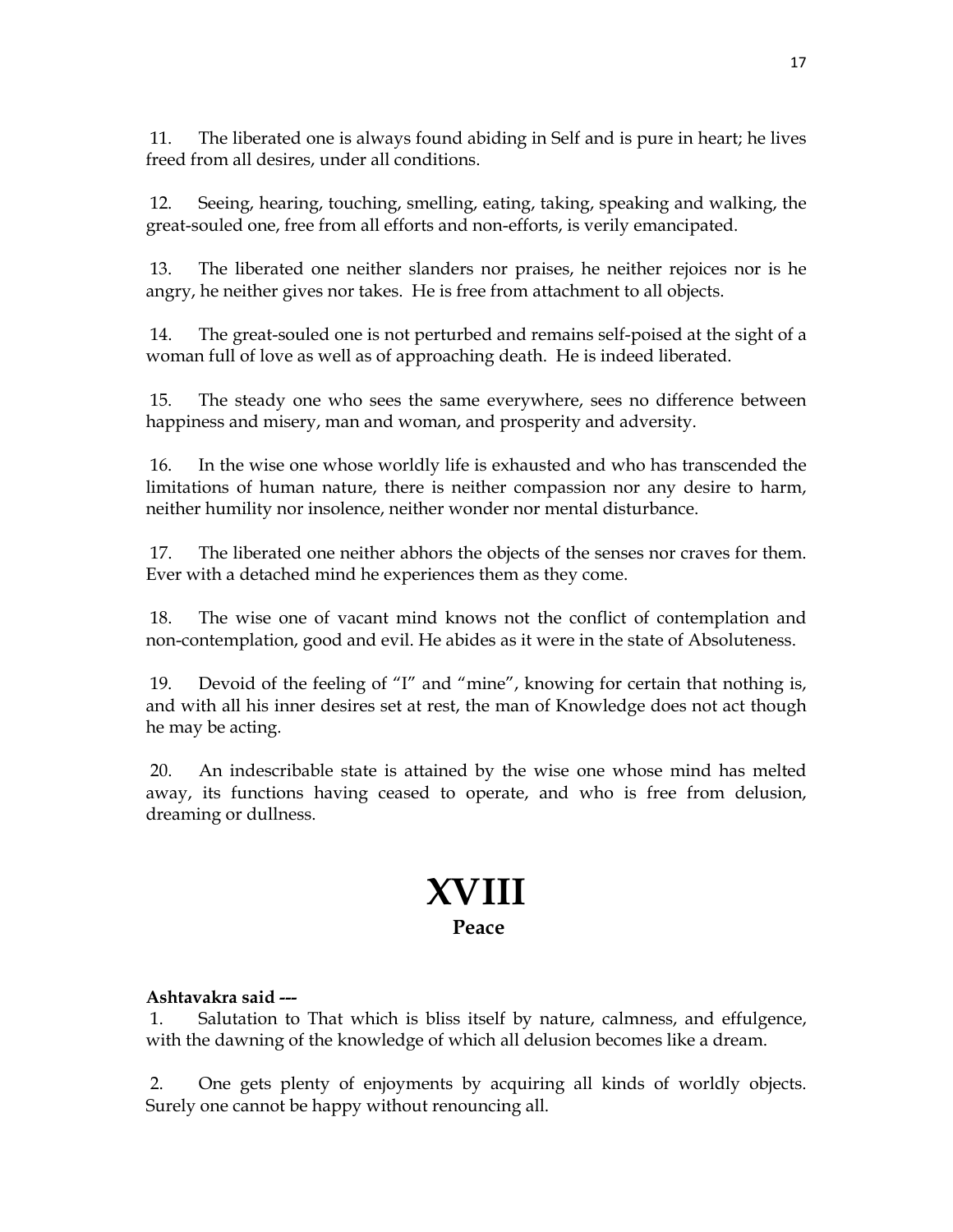3. How can one whose heart's core has been scorched by the heat of the sun of sorrow arising from duty enjoy happiness without the continuous shower of the ambrosia of tranquillity?

 4. This universe is but a state of consciousness. In reality it is nothing. The existent and non-existent do not lose their inherent nature.

 5. The Self which is absolute, effortless, immutable, and spotless, is neither far away nor limited. It is verily ever attained.

 6. Those whose vision is unveiled as soon as illusion ceases and the Self is realized, live with their sorrows dispelled.

 7. Knowing all as mere imagination and the Self as free and eternal, does the wise one act ignorantly like a child?

 8. Knowing for certain that one's self is Brahman and that existence and nonexistence are figments, what does one who is free from desire, know, say or do?

 9. Such thoughts as "this indeed am I" and "this I am not" are annihilated for the *yogin* who has become silent by knowing for certain all as the Self.

 10. The *yogin* who has attained tranquillity has no distraction, no concentration, no increase in knowledge, no ignorance, and neither pleasure nor pain.

 11. In heaven or in beggary, in gain or loss, in society or solitude, there is no difference to the unconditioned *yogin*.

 12. Where is *dharma* (performance of ritualistic or meritorious works), where is *artha* (worldly prosperity), where is *kama* (sense-enjoyment), and where is discrimination for the *yogin* who has transcended such dual notions as "this is to be done" and "this is not to be done"?

 13. The *yogin* who is liberated while living, has neither any duty nor any attachment at heart. His actions pertain to the present life only, being merely the effects of his past *karma*.

 14. Where is delusion, where is the universe, where is renunciation, moreover where is liberation for the great-souled one who rests beyond the world of desires?

 15. He who sees the universe may try to deny it. What has the desireless to do? He sees not, even though he sees.

16. He who has seen the Supreme Brahman meditates, "I am Brahman." What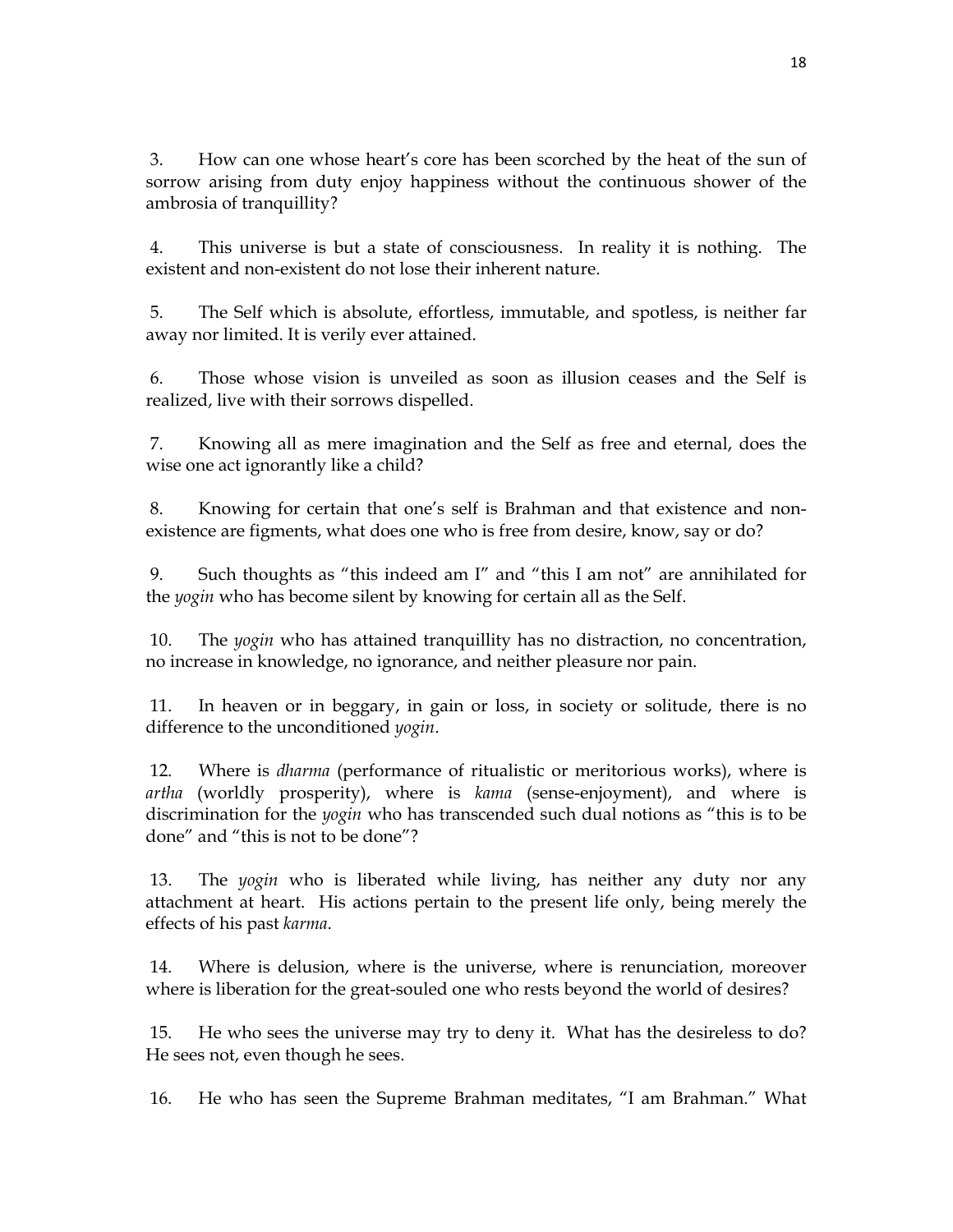does he who has transcended all thought think, when he sees no second?

 17. He, indeed, controls himself, who sees distraction in himself. But the great one is not distracted. Having nothing to accomplish, what does he do?

 18. The man of Knowledge, though living like an ordinary man, is contrary to him. He sees neither concentration nor distraction nor defilement of his own.

 19. He who is beyond existence and non-existence, who is wise, satisfied, and free from desire, does nothing even if he may be acting in the eyes of the world.

 20. The wise one who lives on happily doing what comes to him to be done, does not feel eagerness either in activity or in inactivity.

 21. Blown by the wind of *samskaras*, the desireless, independent, free, and liberated person moves about like a dry leaf.

 22. There is no joy or sorrow for one who has transcended worldly existence. Ever with a serene mind, he lives like one without a body.

 23. The wise man who delights in the Self and whose mind is calm and pure, has no desire to renounce anything whatsoever, nor does he feel any loss anywhere.

 24. Naturally of a vacant mind and doing what comes of itself, the wise one, unlike an ordinary man, is not affected by honour or dishonour.

 25. One who acts in conformity with such thoughts as "this is done by the body and not by me, the pure Self" –- such a one, even though acting, does not act.

 26. The *jivanmukta* acts like one who does not say that he is acting so; but he is not therefore, a fool. Even though in the world, he is ever happy and blessed.

 27. The wise one who, weary of diverse reasonings, has attained repose, neither thinks nor knows nor hears nor sees.

 28. As the wise one has no distraction and does not practise meditation, he is neither an aspirant for liberation nor is he in bondage. Having known the universe to be a figment even though he sees it, he exists as Brahman Itself.

 29. He who has egoism in him acts even though he does not act. Surely the wise one who is free from egoism does not act even though he acts.

 30. The mind of the liberated one is neither troubled nor pleased; it is actionless, motionless, desireless, and free from doubts.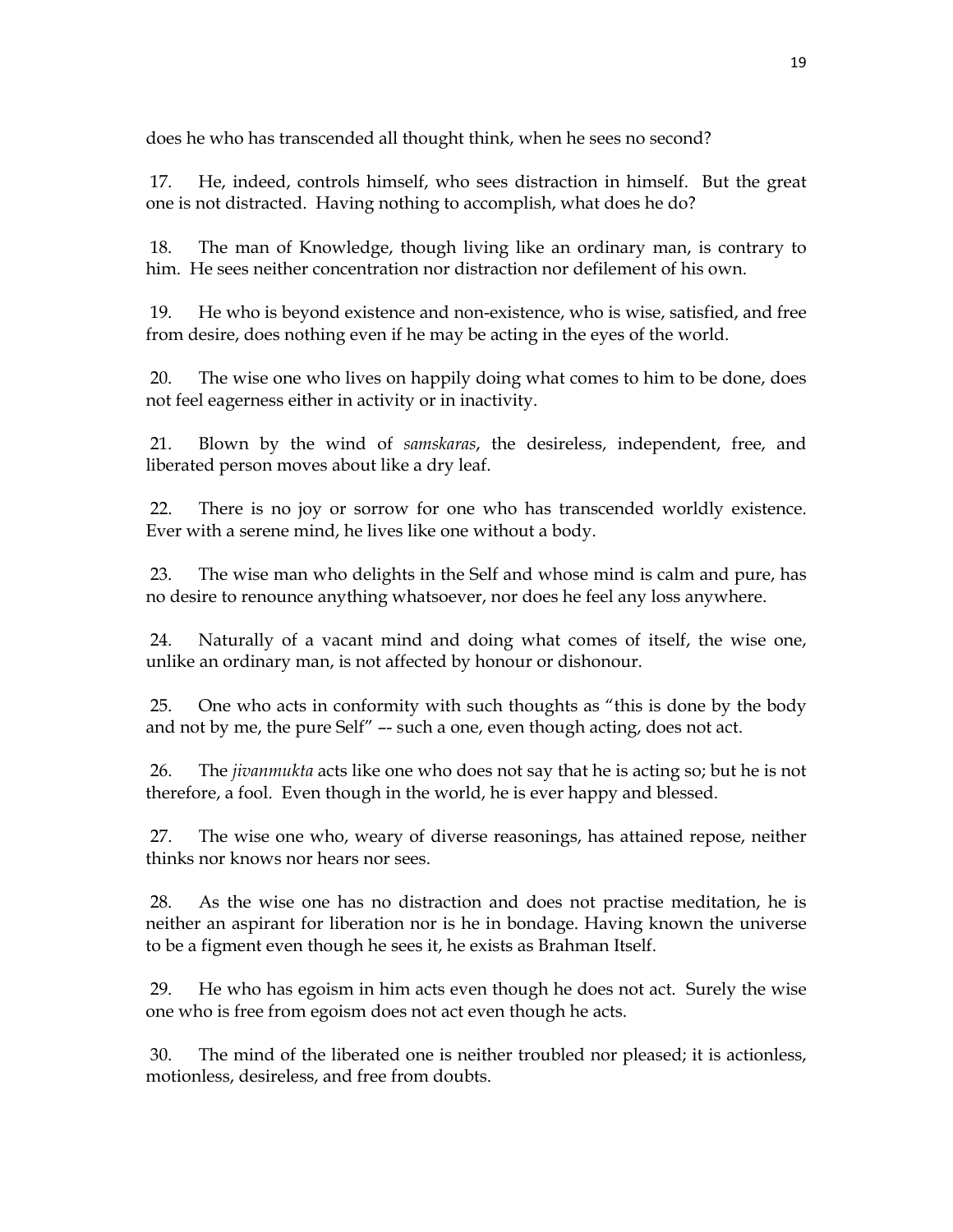31. The mind of the liberated one does not exert itself to be either meditative or active; but it becomes meditative and active without any motive.

 32. A dull-witted person becomes bewildered on hearing the real truth, but some sharp-witted man withdraws within himself like a dull person.

 33. The ignorant constantly practice of concentration and control of the mind. The wise, abiding in the real Self, like persons in deep sleep, do not find anything to be done.

 34. The ignorant person does not attain peace either by inaction or action. The wise one becomes happy merely by knowing the Truth.

 35. In this world those who devote themselves to diverse practices, do not know the Self, which is pure, intelligent, beloved, perfect, beyond the universe and free from any taint.

 36. An ignorant person does not attain liberation through repeated practice of control of the mind. The blessed one through mere knowledge becomes free and unaffected by change.

 37. The ignorant person does not attain Brahman, for he desires to attain It. The wise one certainly realizes the nature of the Supreme Brahman, even without desiring to do so.

 38. Without any support and eager for the attainment of freedom, the ignorant only keep up the world. The wise cut the very root of this world which is the source of all misery.

 39. The fool desires peace through control of the mind and so does not attain it. The wise one knows the Truth and is ever of tranquil mind.

 40. Where is Self-knowledge for him whose knowledge depends on the object? The wise do not see this and that but see the immutable Self.

 41. Where is control of mind for the deluded one who strives for it? It is indeed always natural with the wise one who delights in Self.

 42. Some think that existence is, and others that nothing is. Rare is the one who thinks neither and is thus calm.

 43. Those of dull intellect think that the Atman is pure and One without a second, but, they do not know It and are unhappy as long as they live.

44. The intellect of one who longs for liberation cannot function without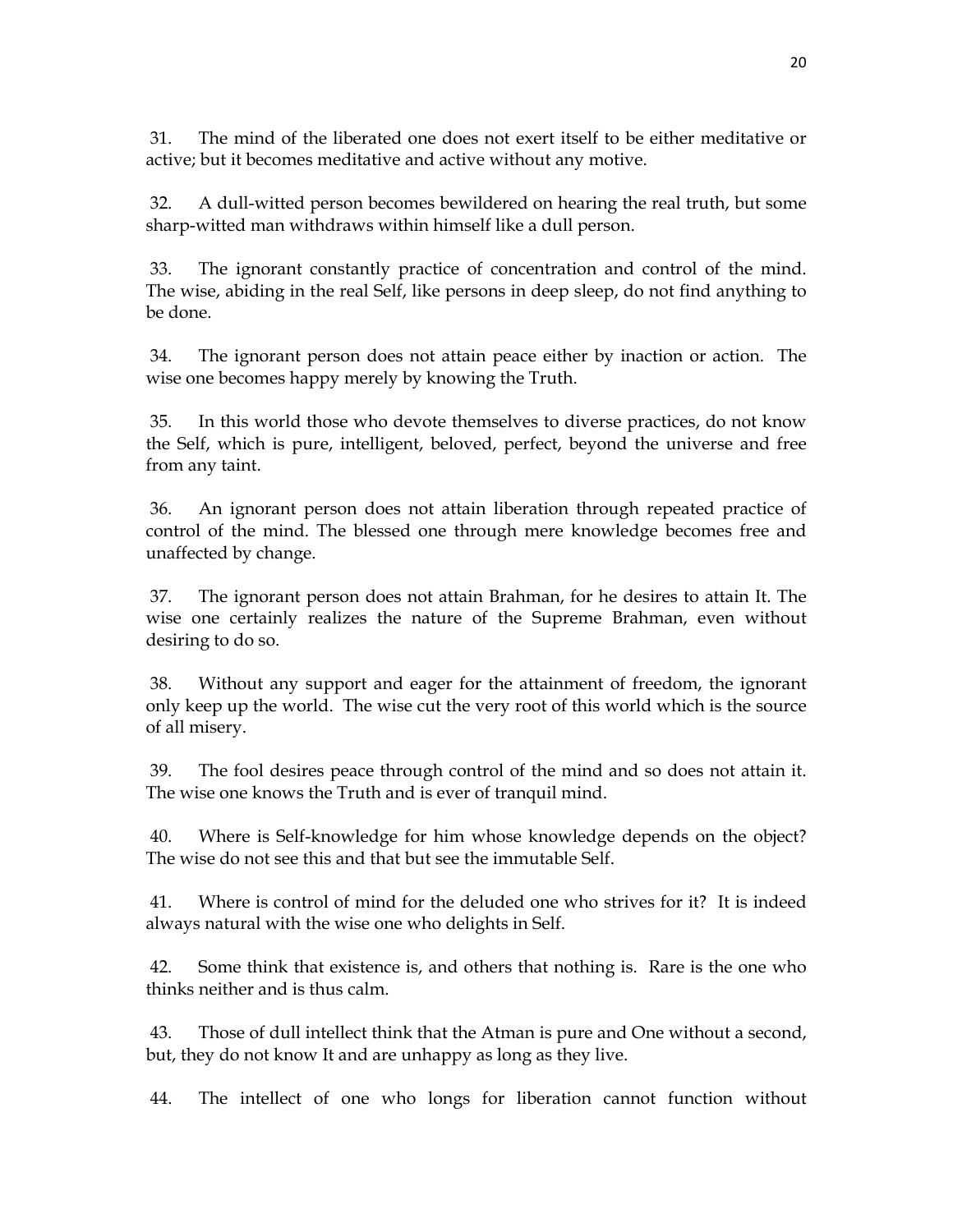depending on the object; but the intellect of the liberated one is indeed ever independent and free from desire.

 45. Seeing those tigers of sense-objects, the frightened ones, seeking refuge, at once enter a cave for the attainment of control and concentration.

 46. Seeing the desireless lion (man), those elephants, the sense-objects, quietly take to their heels, or, if unable to run away, serve him like flatterers.

 47. He who is free from doubts and has his mind identified with the Self, does not resort to practices of control as a means to liberation. Seeing, hearing, touching, smelling, and eating, he lives happily.

 48. Established in Pure Knowledge, and calm by the mere hearing of the Real, the wise one does not see what is proper or improper action or even inaction.

 49. The wise one does freely whatever comes to be done, whether good or evil; for his actions are like those of a child.

 50. Through freedom one attains to happiness, through freedom to the highest, through freedom to tranquillity, and through freedom to the Supreme State.

 51. All the modifications of the mind are destroyed when a man realizes that he himself is neither the doer nor the enjoyer.

 52. The conduct of the wise one, which is unrestricted by motive, shines, being free from pretence; but not the affected calmness of the deluded person whose mind is attached.

 53. The wise who are free from mental projections, unbound and of unfettered intellect, sometimes sport in the midst of great enjoyments, and sometimes retire into mountain caves.

 54. No desire whatsoever springs in the heart of the wise one on honouring a person versed in sacred learning, a god, a holy place, or on seeing a woman, a king or a beloved one.

 55. The yogi is not at all perturbed even when ridiculed and despised by his servants, sons, wives, daughter's sons and other relations.

 56. Though pleased he is not pleased, though pained he does not suffer any pain. Only those like him understand his wonderful state.

 57. The sense of duty, indeed, is the world of relativity. It is transcended by the wise who realizes himself as all-pervasive, formless, immutable, and untainted.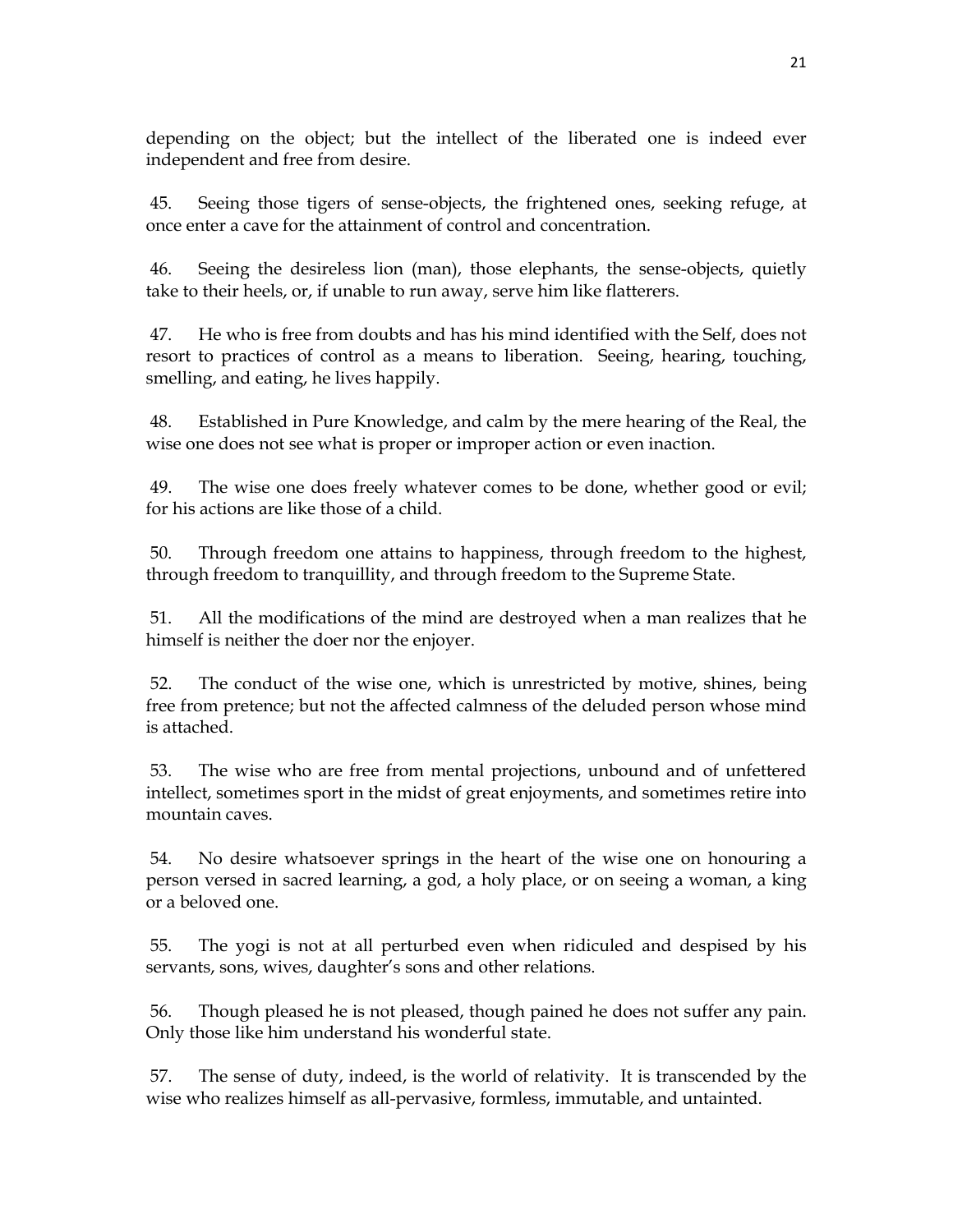58. One of dull intellect, even without doing anything, is ever agitated by distraction; but the skilful one, even doing his duties, is verily unperturbed.

 59. With perfect equanimity, even in practical life, the wise one sits happily, sleeps happily, moves happily, speaks happily, and eats happily.

 60. Whoever, by virtue of the realization of his own self, does not feel distressed even in practical life like ordinary people, and remains unagitated, like a vast lake, with all his sorrows gone—he shines.

 61. With the deluded, even inaction becomes action, and with the wise, even action results in the fruit of inaction.

 62. The deluded one often shows aversion for his possessions. Where is attachment, where is aversion for him whose love for the body has vanished?

 63. The consciousness of the deluded one is always attached to thinking and notthinking. But the consciousness of the wise one, though attended with thinking the thinkable, is of the nature of unconsciousness.

 64. The wise one who has no motive in all his actions, who moves like a child and is pure, has no attachment even to the work that is being done by him.

 65. Blessed indeed is that knower of Self, who has transcended the mind, and who, even though seeing, hearing, touching, smelling, or eating, is the same under all conditions.

 66. Where is the world and where its appearance, where is the end, and where the means for the wise one who is ever changeless like the firmament?

 67. Glorious is he who is free from all desires, who is the embodiment of bliss which is his own nature, and who is spontaneously absorbed in the unconditioned Self.

 68. In short, the great-souled one who has realized the Truth is free from the desire of enjoyment and liberation and is devoid of all attachment at all times and in all places.

 69. What remains to be done by one who is Pure Consciousness? He has renounced phenomenal existence which begins with *mahat* and is manifested through mere name?

 70. The pure one knows for certain that this universe is the product of illusion and that nothing exists. The Imperceptible Self is revealed to him, and he naturally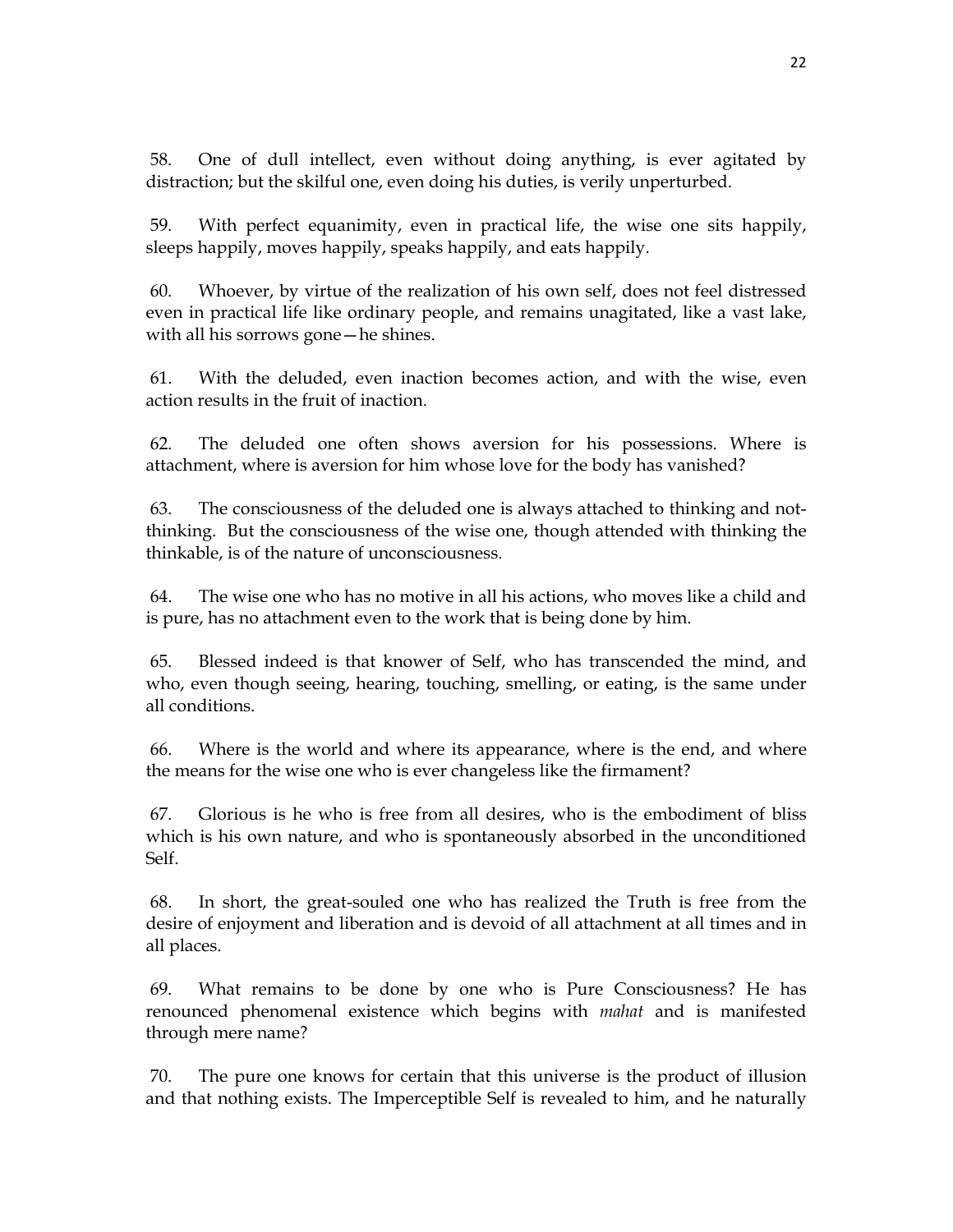enjoys peace.

 71. Rule of conduct, dispassion, renunciation and restraint of the senses–- what are these to one who is of the nature of Pure effulgence and who does not perceive any objective reality?

 72. Where is the bondage or liberation, joy or sorrow for one who shines as the Infinite and does not perceive relative existence?

 73. Only the illusion of the world prevails. The reality of the world vanishes with the knowledge of the Self. The wise one lives without the feeling of "I-ness", and "mine-ness", and attachment.

 74. To the wise one who perceives the Self as imperishable and free from grief, where is knowledge, where is the universe? Where is the feeling "I am the body" or "the body is mine"?

 75. No sooner does the man of dull intellect give up such practices as mindcontrol, than he becomes a prey to desires and fancies.

 76. Even hearing the Truth, the man of dull intellect does not give up his delusion. Though, through suppression, he appears devoid of mental activity, a craving for sense-objects lurks within him.

 77. He whose work has ceased with the dawn of Knowledge, does not find any opportunity to do or say anything, even though in ordinary people's eyes he is doing work.

 78. For the wise one who is ever immutable and fearless, where is there darkness, where light? Where, moreover, is there any loss? There is nothing whatsoever.

 79. Where is patience, where is discrimination, and where, even, is fearlessness for the *yogin* who is impersonal and of indescribable nature?

 80. There is no heaven, and there is no hell; there is not even liberation-in-life. In short, nothing exists in *yogic* consciousness.

 81. The wise one neither longs for gain nor grieves at non-attachment. His cool mind is verily filled with nectar.

 82. The desireless one neither praises the calm nor blames even the wicked. Contented and same in happiness and misery, he finds nothing to be done.

 83. This wise one neither abhors birth and death nor wishes to perceive the Self. Free from joy and sorrow, he is neither dead nor alive.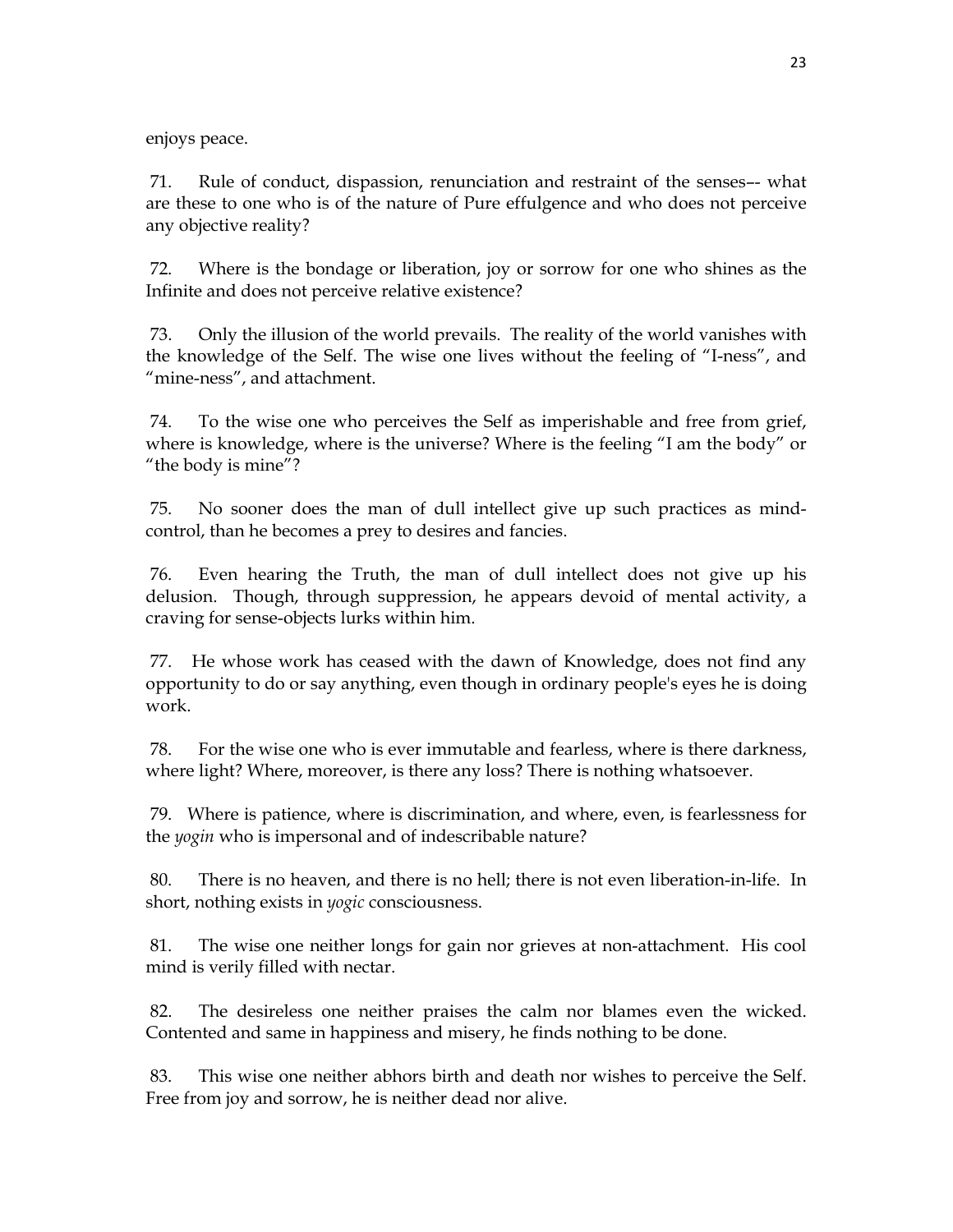84. Glorious is the life of the wise one, free from expectation, free from attachment for children, wife, and others, free from desire for the object of senses, and free from the care of even his own body.

 85. Contentment ever dwells in the heart of the wise one who lives on whatever happens to come to him, and who wanders about at pleasure, resting wherever he is when the sun sets.

 86. Reposing on the foundation of his own being, and completely transcending birth and rebirth, the great-souled person does not cares whether his body dies or is born.

 87. Blessed is the wise one who stands alone, who is attached to nothing, who is without any possession, who moves freely and at pleasure, who is free from the pairs of opposites, and whose doubts have been rent asunder.

 88. Glorious is the wise one who is devoid of the feelings of "mine", to whom earth, a stone and gold are all the same, the knots of whose heart have been rent asunder, and who has been purged of *rajas* and *tamas*.

 89. Who is there to stand comparison with the liberated soul who has no desire whatsoever at heart, who is contented and indifferent to everything?

 90. Who but the desireless one knows not though knowing, sees not though seeing, and speaks not though speaking?

 91. Be he a mendicant or a king, he excels who is unattached and whose view of things has been freed from the sense of good and evil.

 92. Where is wantonness, where is restraint, and where is determination of Truth for the *yogin* whose life's object has been fulfilled and who is the embodiment of guileless sincerity?

 93. How and to whom can be described what is experienced within by one who is desireless, whose sorrow is destroyed, and who is contented with repose in the Self?

 94. Not asleep, even when sleeping soundly; not lying down, even when dreaming; and not awake, even in the waking state; such is the wise one who is contented under all conditions.

 95. The man of Knowledge is devoid of thought, even when he is engaged in thought; he is devoid of the sense-organs, even though he has them; he is devoid of intelligence, even though endowed with it; and he is devoid of the sense of ego, even though possessed of it.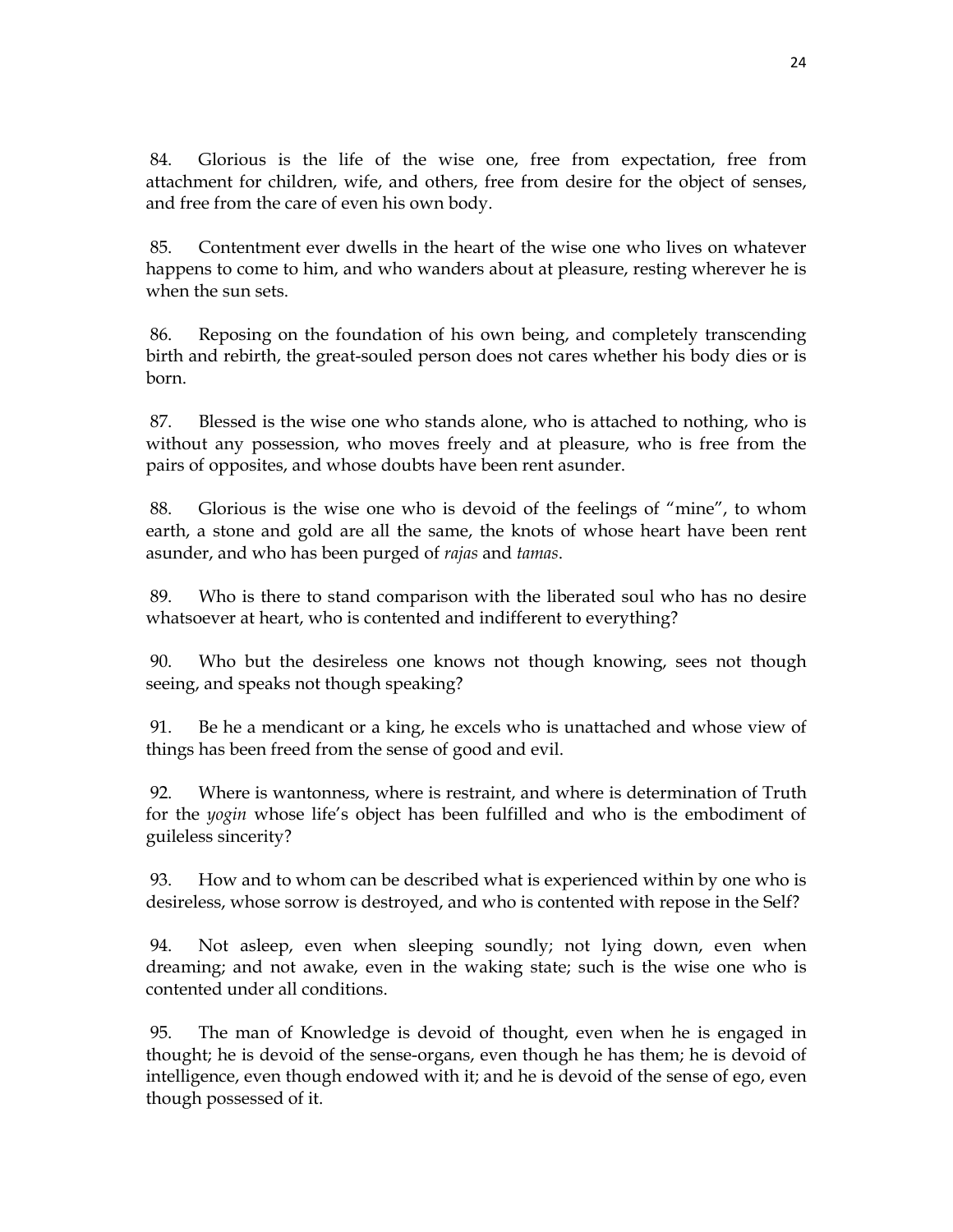96. The man of Knowledge is neither happy nor miserable, neither attached nor unattached, neither liberated nor an aspirant for liberation, he is neither this nor that.

 97. The blessed one is not distracted even in distraction; he is not meditative even in meditation; he is not dull even in a state of dullness; and he is not learned even though possessed of learning.

 98. The liberated one who abides in the Self under all conditions, who is free from the idea of action and of duty, and who is the same everywhere, does not, owing to desirelessness, reflect upon what he has or has not done.

 99. Praised, the wise one does not feel pleased; and blamed, he does not feel annoyed. He neither rejoices in life nor fears death.

 100. The tranquil-minded one seeks neither the crowded place nor the wilderness. He remains the same under any conditions and in any place.

# **XIX**

### **Repose in the Self**

### **Janaka said ---**

 1. I have extracted from the inmost recess of my heart the thorn of different opinions, using the pincers of the knowledge of Truth.

 2. Where is *dharma*, where is *kama*, where is *artha*? Where, too, is discrimination, where is duality, and where, even, is non-duality for me who abide in my own glory?

3. Where is past, where is future, where, even, is the present? Where is space, and where even, is eternity for me who abide in my own glory?

 4. Where is the Self and where is the non-Self, where, likewise, are good and evil, where is anxiety or non-anxiety for me who abide in my own glory?

 5. Where is dreaming, where is deep sleep, where is wakefulness, and where is the fourth state; where, even, is fear for me who abide in my own glory?

 6. Where is distance or proximity; where is exterior, where is interior; where is grossness, and where is subtlety for me who abide in my own glory?

 7. Where is life or death, where are the worlds, and where are worldly relations; where is lapse, and where is concentration for me who abide in my own glory?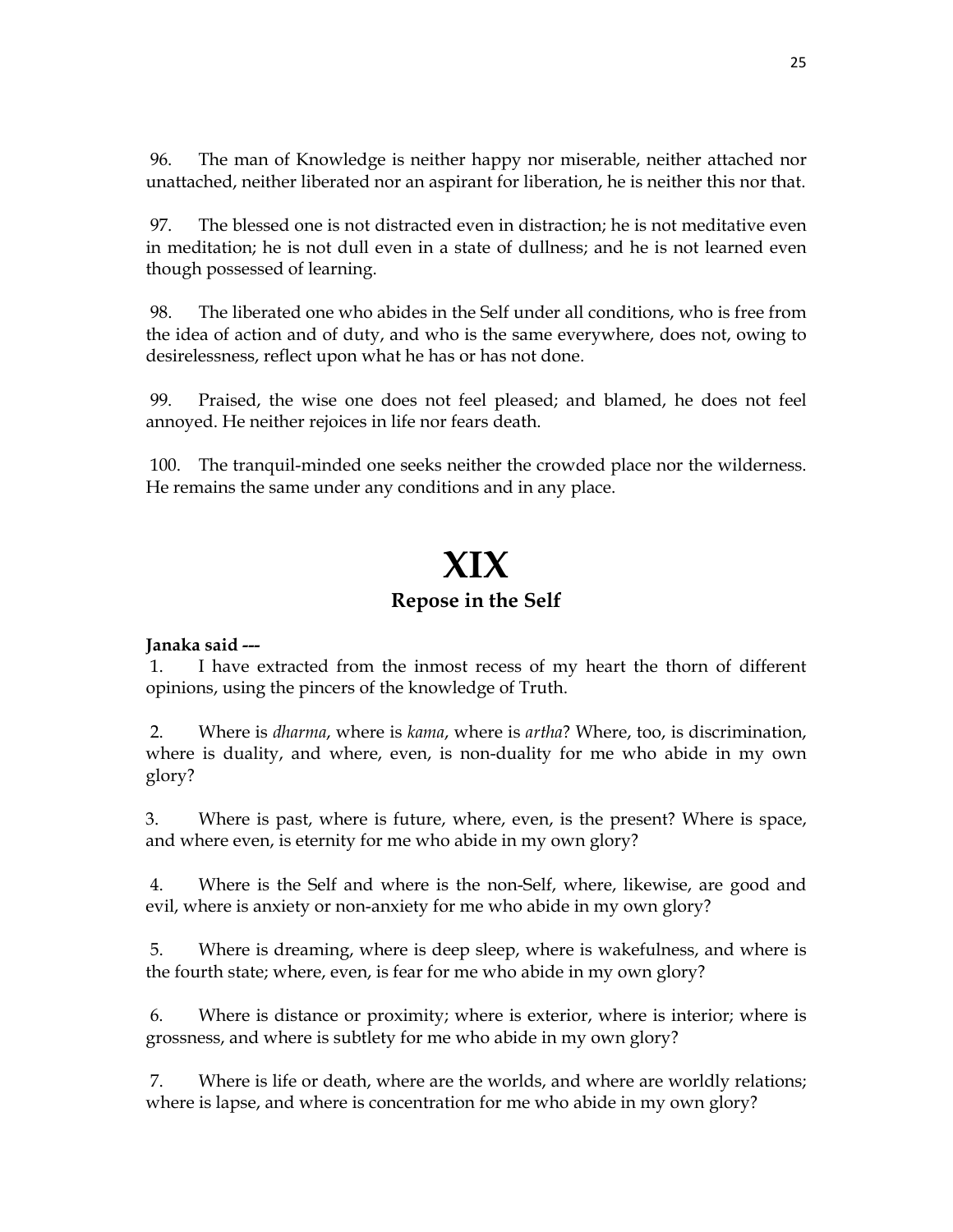8. To talk about the three ends of life is needless, to talk about *yoga* is purposeless, and even to talk about wisdom is irrelevant for me who repose in the Self.

### **XX Liberation-in-Life**

#### **Janaka said ---**

 1. Where are the elements, where is the body, where are the organs, and where is the mind; where is the void; where, too, is despair for me who am taintless by nature?

 2. Where are the scriptures, where is knowledge of the Self, where is the mind not attached to sense-objects, where is contentment, and where is desirelessness for me who am ever devoid of the sense of duality?

 3. Where is knowledge and where is ignorance; where is "I", where is "this", and where is "mine"; where is bondage and where is liberation? Where is an attribute to the nature of my self?

 4. Where are *prarabdha karmas*, where is liberation-in-life, and where is even liberation-at-death for me, the ever undifferentiated?

 5. Where is the doer or enjoyer, where is cessation of thought or the rising of thought, where is direct knowledge or reflected knowledge, for me who am ever Impersonal?

 6. Where is the world and where is the aspirant for liberation; where is the contemplative man and where is the man of Knowledge, where is the soul in bondage and where is the liberated soul for me who am non-dual by nature?

 7. Where are creation and destruction; where is the end and where the means; where are seeker and success for me abiding in my non-dual nature?

 8. Where is the knower, the means to knowledge, the object of knowledge or knowledge itself; where is anything, and where is nothing for me who am ever pure?

 9. Where is distraction, where is concentration; where is knowledge, where is delusion; where is joy and where is sorrow for me who am ever actionless?

 10. Where is relativity, where is transcendence; where is happiness or misery for me who am ever beyond any discursive thought?